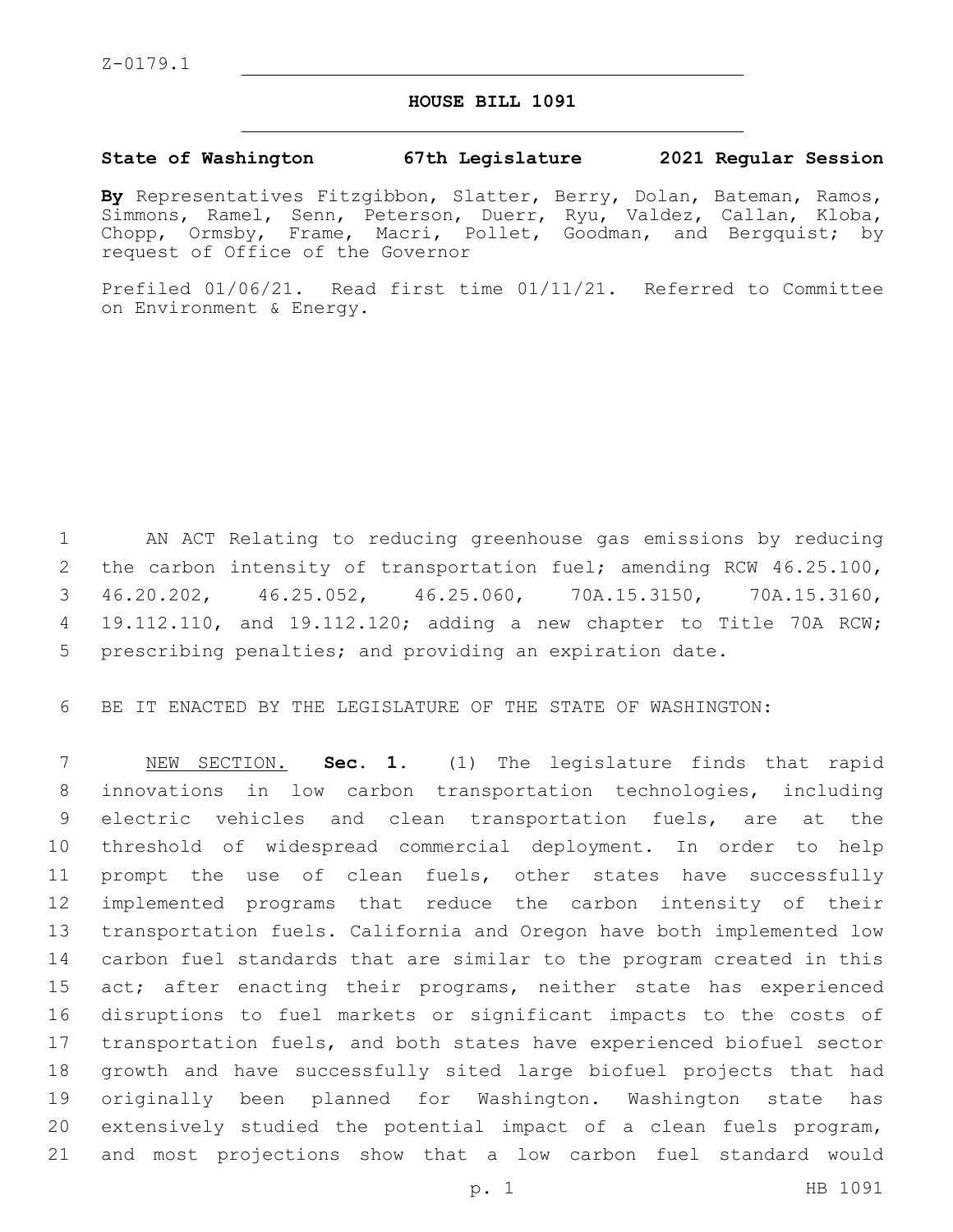decrease greenhouse gas and conventional air pollutant emissions, 2 while positively impacting the state's economy.

 (2) The legislature further finds that the health and welfare of the people of the state of Washington is threatened by the prospect of crumbling or swamped coastlines, rising water, and more intense forest fires caused by higher temperatures and related droughts, all of which are intensified and made more frequent by the volume of greenhouse gas emissions. As of 2017, the transportation sector contributes 45 percent of Washington's greenhouse gas emissions, and the legislature's interest in the life cycle of the fuels used in the state arises from a concern for the effects of the production and use of these fuels on Washington's environment and public health, including its air quality, snowpack, and coastline.

 (3) Therefore, it is the intent of the legislature to support the deployment of clean transportation fuel technologies through a carefully designed program that reduces the carbon intensity of fuel 17 used in Washington, in order to:

 (a) Reduce levels of conventional air pollutants from diesel and 19 gasoline that are harmful to public health;

 (b) Reduce greenhouse gas emissions associated with transportation fuels, which are the state's largest source of 22 greenhouse gas emissions; and

 (c) Create jobs and spur economic development based on innovative 24 clean fuel technologies.

 NEW SECTION. **Sec. 2.** The definitions in this section apply throughout this chapter unless the context clearly indicates otherwise.

 (1) "Carbon dioxide equivalents" has the same meaning as defined 29 in RCW 70A.45.010.

 (2) "Carbon intensity" means the quantity of life-cycle greenhouse gas emissions, per unit of fuel energy, expressed in grams of carbon dioxide equivalent per megajoule (gCO2e/MJ).

 (3) "Clean fuels program" means the requirements established 34 under this chapter.

 (4) "Cost" means an expense connected to the manufacture, distribution, or other aspects of the provision of a transportation 37 fuel product.

 (5) "Credit" means a unit of measure generated when a transportation fuel with a carbon intensity that is less than the

p. 2 HB 1091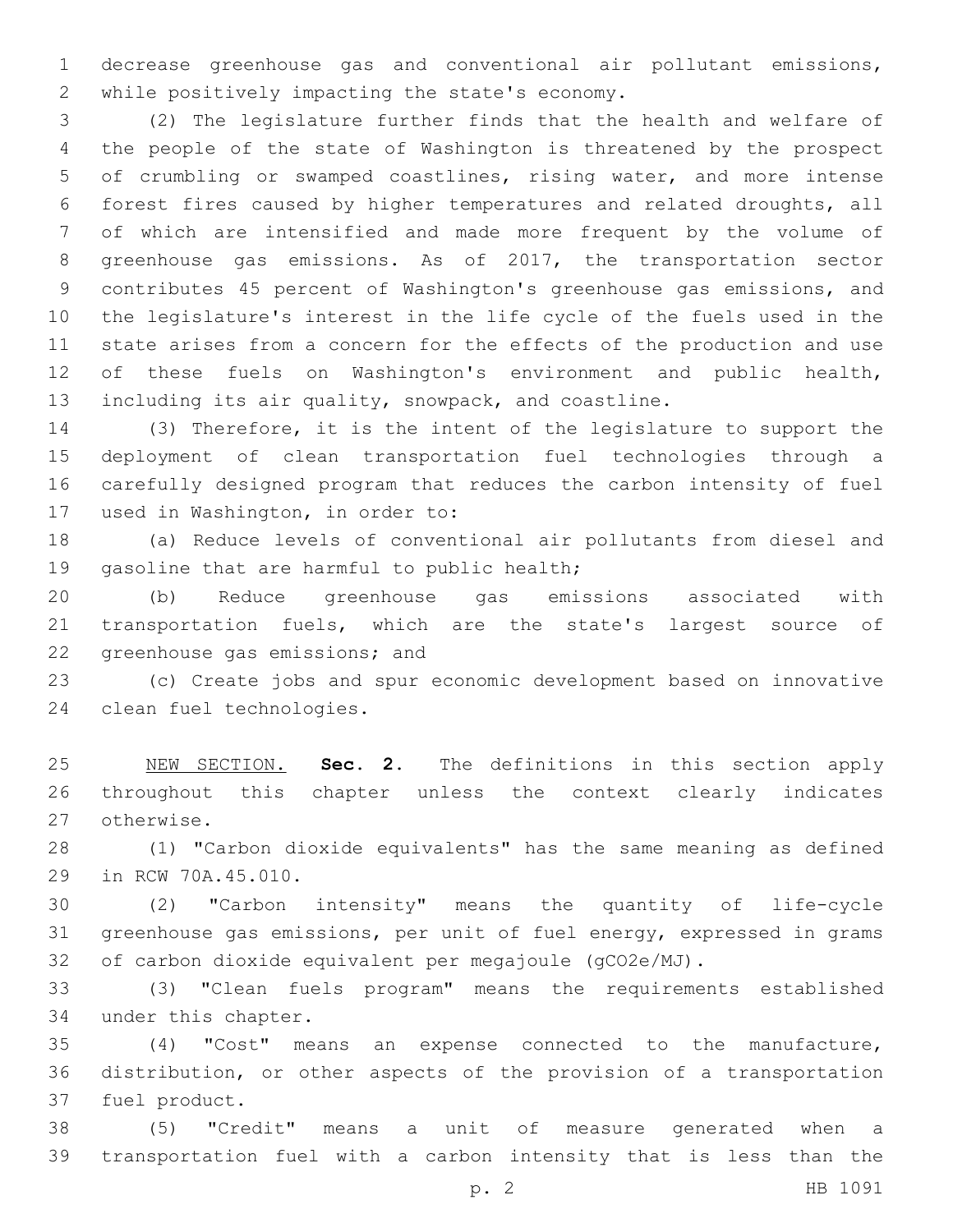applicable standard adopted by the department under section 3 of this act is produced, imported, or dispensed for use in Washington, such that one credit is equal to one metric ton of carbon dioxide equivalents.4

 (6) "Deficit" means a unit of measure generated when a transportation fuel with a carbon intensity that is greater than the applicable standard adopted by the department under section 3 of this act is produced, imported, or dispensed for use in Washington, such that one deficit is equal to one metric ton of carbon dioxide 10 equivalents.

(7) "Department" means the department of ecology.

 (8) "Electric utility" means a consumer-owned utility or investor-owned utility, as those terms are defined in RCW 19.29A.010.

 (9) "Greenhouse gas" has the same meaning as defined in RCW 15 70A.45.010.

 (10) "Military tactical vehicle" means a motor vehicle owned by the United States department of defense or the United States military services and that is used in combat, combat support, combat service support, tactical or relief operations, or training for such 20 operations.

 (11) "Motor vehicle" has the same meaning as defined in RCW 46.04.320.22

 (12) "Price" means the amount of payment or compensation provided as consideration for a specified quantity of transportation fuel by a 25 consumer or end user of the transportation fuel.

 (13)(a) "Tactical support equipment" means equipment using a portable engine, including turbines, that meets military specifications, owned by the United States military services or its allies, and that is used in combat, combat support, combat service support, tactical or relief operations, or training for such 31 operations.

 (b) "Tactical support equipment" includes, but is not limited to, engines associated with portable generators, aircraft start carts, 34 heaters, and lighting carts.

 (14) "Transportation fuel" means electricity and any liquid or gaseous fuel sold, supplied, offered for sale, or used for the propulsion of a motor vehicle or that is intended for use for 38 transportation purposes.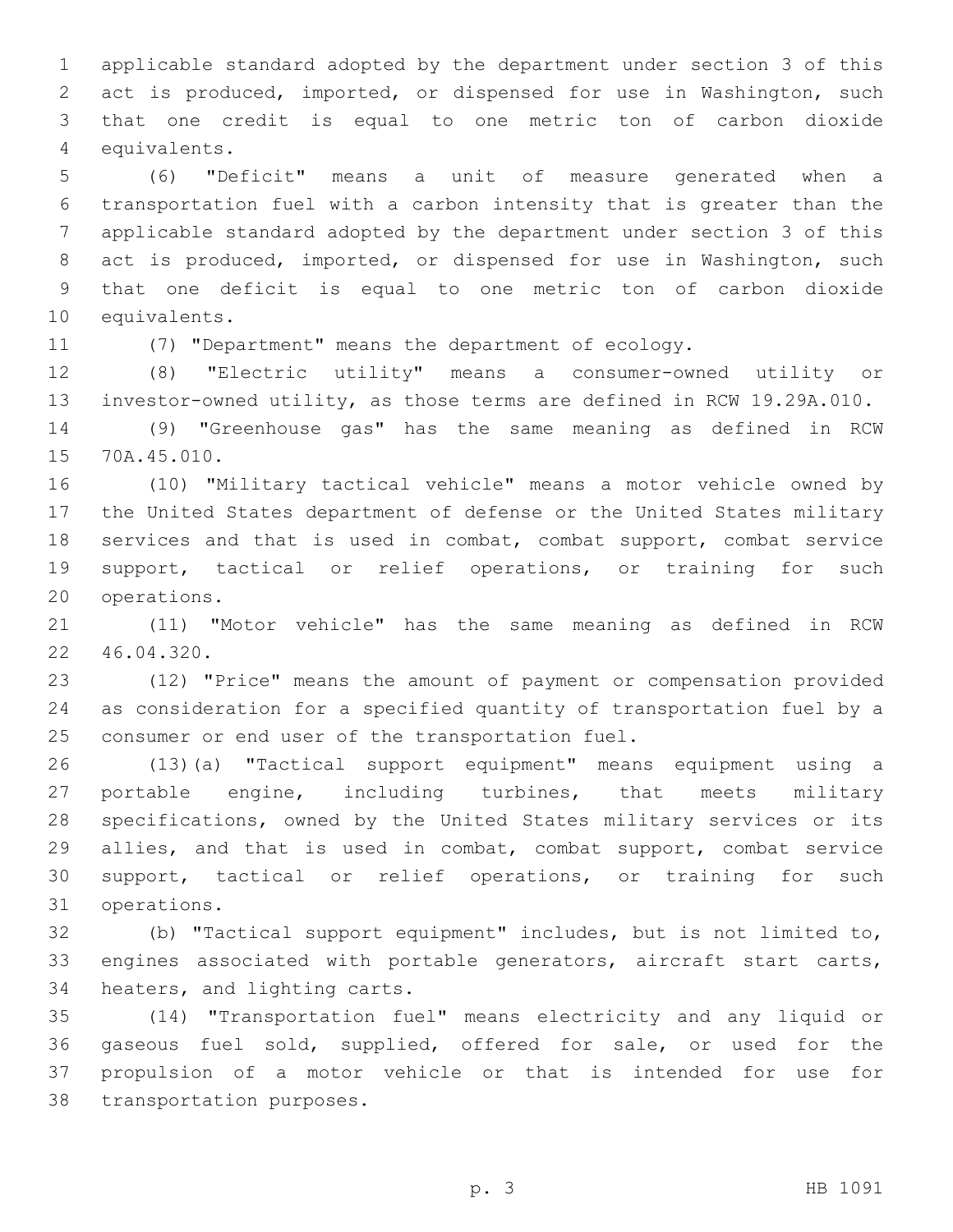NEW SECTION. **Sec. 3.** (1) The department shall adopt rules that establish standards that reduce carbon intensity in transportation fuels used in Washington. The standards established by the rules must be based on the carbon intensity of gasoline and gasoline substitutes and the carbon intensity of diesel and diesel substitutes.

 (2)(a) The rules adopted under this section must reduce the greenhouse gas emissions attributable to each unit of the fuels to 10 percent below 2017 levels by 2028 and 20 percent below 2017 levels by 9 2035.

 (b) The rules must establish a start date for the clean fuels 11 program of no later than January 1, 2023.

 (c) By December 31, 2031, the department must adopt updated rules that reduce the greenhouse gas emissions attributable to each unit of transportation fuels applicable to each year through 2050. The department must adopt rules that set the greenhouse gas emissions attributable to each unit of transportation fuel in the year 2050 so that total emissions from transportation sources in 2050 are consistent with the state achieving the emissions limits established 19 in RCW 70A.45.020.

 (3)(a) Transportation fuels exported from Washington are not subject to the greenhouse gas emissions reduction requirements in 22 this section.

 (b) Electricity is not subject to the greenhouse gas emissions 24 reduction requirements in this section.

 (4) To the extent the requirements of this chapter conflict with 26 the requirements of chapter 19.112 RCW, the requirements of this 27 chapter prevail.

 NEW SECTION. **Sec. 4.** The rules adopted by the department to achieve the greenhouse gas emissions reductions per unit of fuel energy specified in section 3 of this act must include, but are not limited to, the following:

 (1) Standards for greenhouse gas emissions attributable to the transportation fuels throughout their life cycles, including but not limited to emissions from the production, storage, transportation, and combustion of transportation fuels and from changes in land use associated with transportation fuels and any permanent greenhouse gas 37 sequestration activities.

 (a) The rules adopted by the department under this subsection (1) 39 may: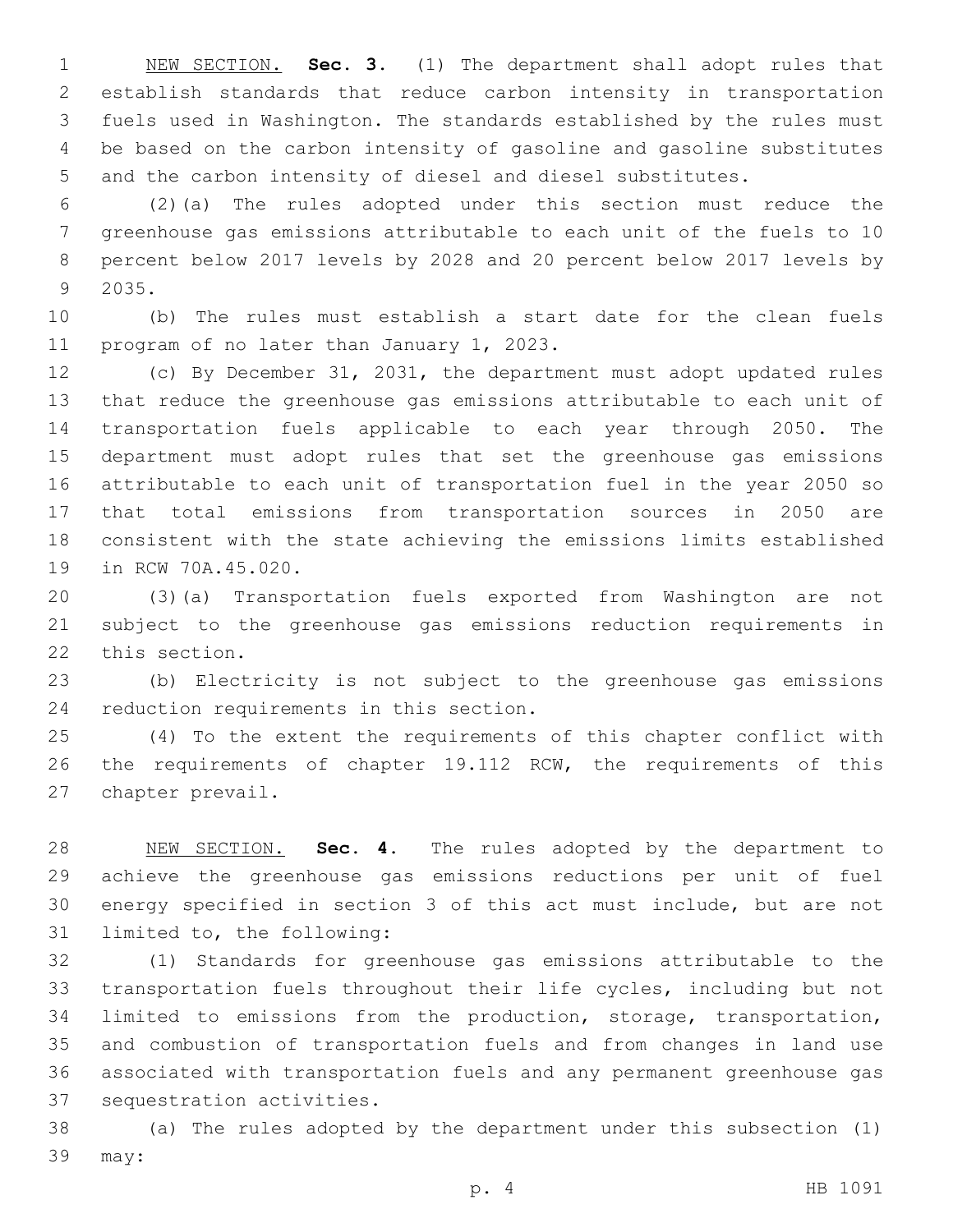(i) Include provisions to address the efficiency of a fuel as used in a powertrain as compared to a reference fuel;

 (ii) Consider carbon intensity calculations for transportation fuels developed by national laboratories or used by similar programs 5 in other states; and

 (iii) Consider changes in land use and any permanent greenhouse gas sequestration activities associated with the production of any 8 type of transportation fuel.

 (b) The rules adopted by the department under this subsection (1) 10 must:

 (i) Neutrally consider the life-cycle emissions associated with transportation fuels with respect to the political jurisdiction in which the fuels originated and may not discriminate against fuels on the basis of having originated in another state or jurisdiction. Nothing in this subsection may be construed to prohibit inclusion or assessment of emissions related to fuel production, storage, transportation, or combustion or associated changes in land use in 18 determining the carbon intensity of a fuel;

 (ii) Measure greenhouse gas emissions associated with electricity based on a mix of generation resources specific to each electric utility participating in the clean fuels program. The department may apply an asset-controlling supplier emission factor certified or approved by a similar program to reduce the greenhouse gas emissions associated with transportation fuels in another state; and

 (iii) Include procedures for setting and adjusting the amounts of greenhouse gas emissions per unit of fuel energy that is assigned to 27 transportation fuels under this subsection.

 (c) If the department determines that it is necessary for purposes of accurately measuring greenhouse gas emissions associated with transportation fuels, the department may require transportation fuel suppliers to submit data or information to be used for purposes of calculating greenhouse gas emissions that is different from or additional to the greenhouse gas emissions data reported under RCW 34 70A.15.2200(5)(a)(iii).

 (d) If the department determines that it is necessary for purposes of accurately measuring greenhouse gas emissions associated with electricity supplied to retail customers by an electric utility, the department may require electric utilities participating in the clean fuels program to submit data or information to be used for purposes of calculating greenhouse gas emissions that is different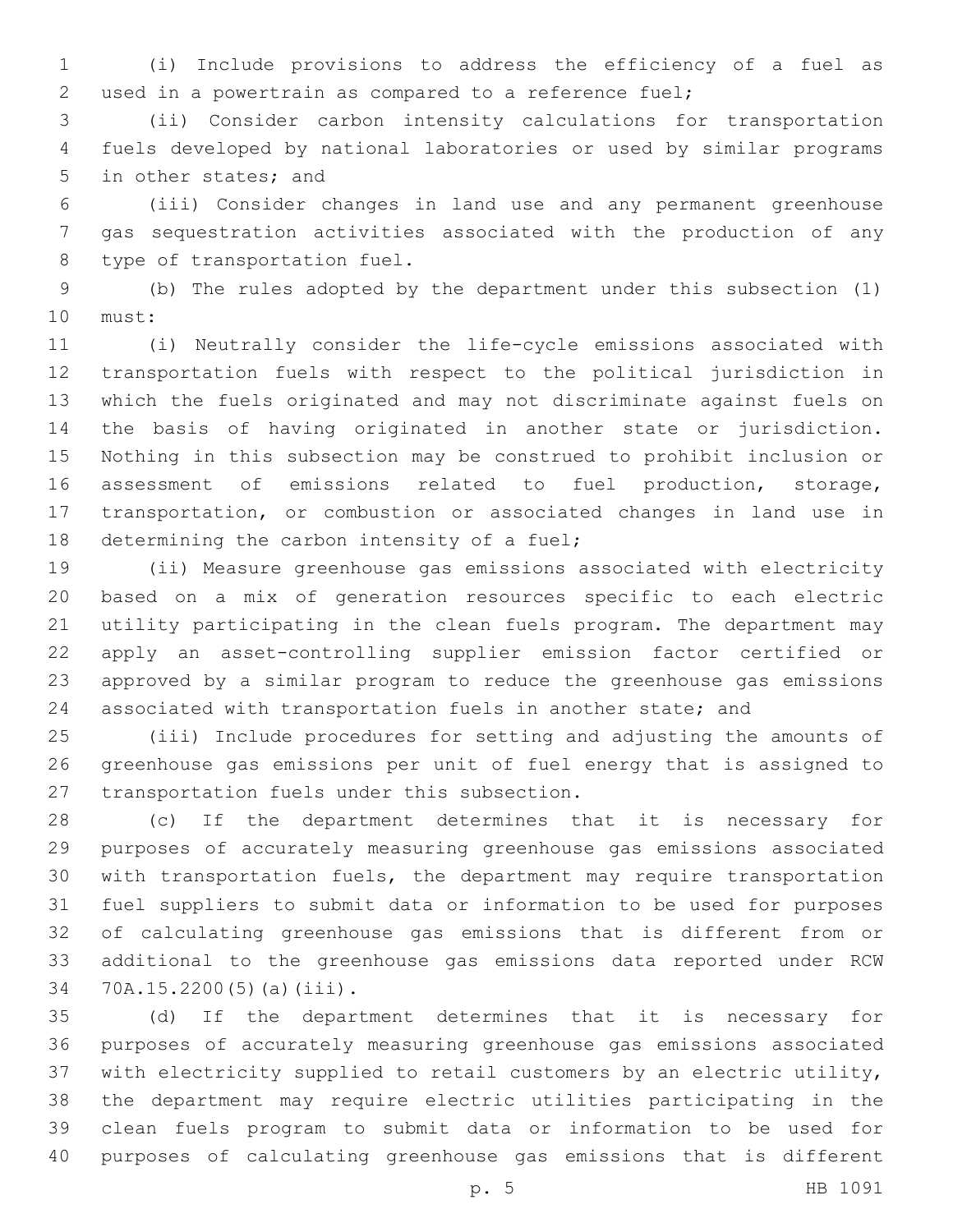from or additional to the fuel mix disclosure information submitted under chapter 19.29A RCW. To the extent practicable, rules adopted by the department may allow data requested of utilities to be submitted in a form and manner consistent with other required state or federal 5 data submissions;

 (2) Provisions allowing for the achievement of limits on the greenhouse gas emissions intensity of transportation fuels in section 3 of this act to be achieved by any combination of credit generating activities capable of meeting such standards, consistent with the limitations of subsection (3)(a) of this section. Where such provisions would not produce results counter to the emission reduction goals of the program or prove administratively burdensome for the department, the rules should provide each participant in the clean fuels program with the opportunity to demonstrate appropriate carbon intensity values taking into account both emissions from production facilities and elsewhere in the production cycle, including changes in land use and permanent greenhouse gas 18 sequestration activities;

 (3)(a) Methods for assigning compliance obligations and methods for tracking tradable credits. The department may assign the generation of a credit when a fuel with associated life-cycle greenhouse gas emissions that are lower than the applicable per-unit standard adopted by the department under section 3 of this act is produced, imported, or dispensed for use in Washington, or when specified activities are undertaken that support the reduction of greenhouse gas emissions associated with transportation in Washington. Transportation fuels with associated greenhouse gas emissions exceeding 80 percent of the 2017 levels established in section 3 of this act are not eligible to generate credits under the 30 clean fuels program;

 (b) Mechanisms that allow credits to be traded and to be banked 32 for future compliance periods; and

 (c) Procedures for verifying the validity of credits and deficits 34 generated under the clean fuels program;

 (4) Mechanisms to elect to participate in the clean fuels program for persons associated with the supply chains of transportation fuels that are eligible to generate credits consistent with subsection (3) of this section, including producers, importers, distributors, users, 39 or retailers of such fuels;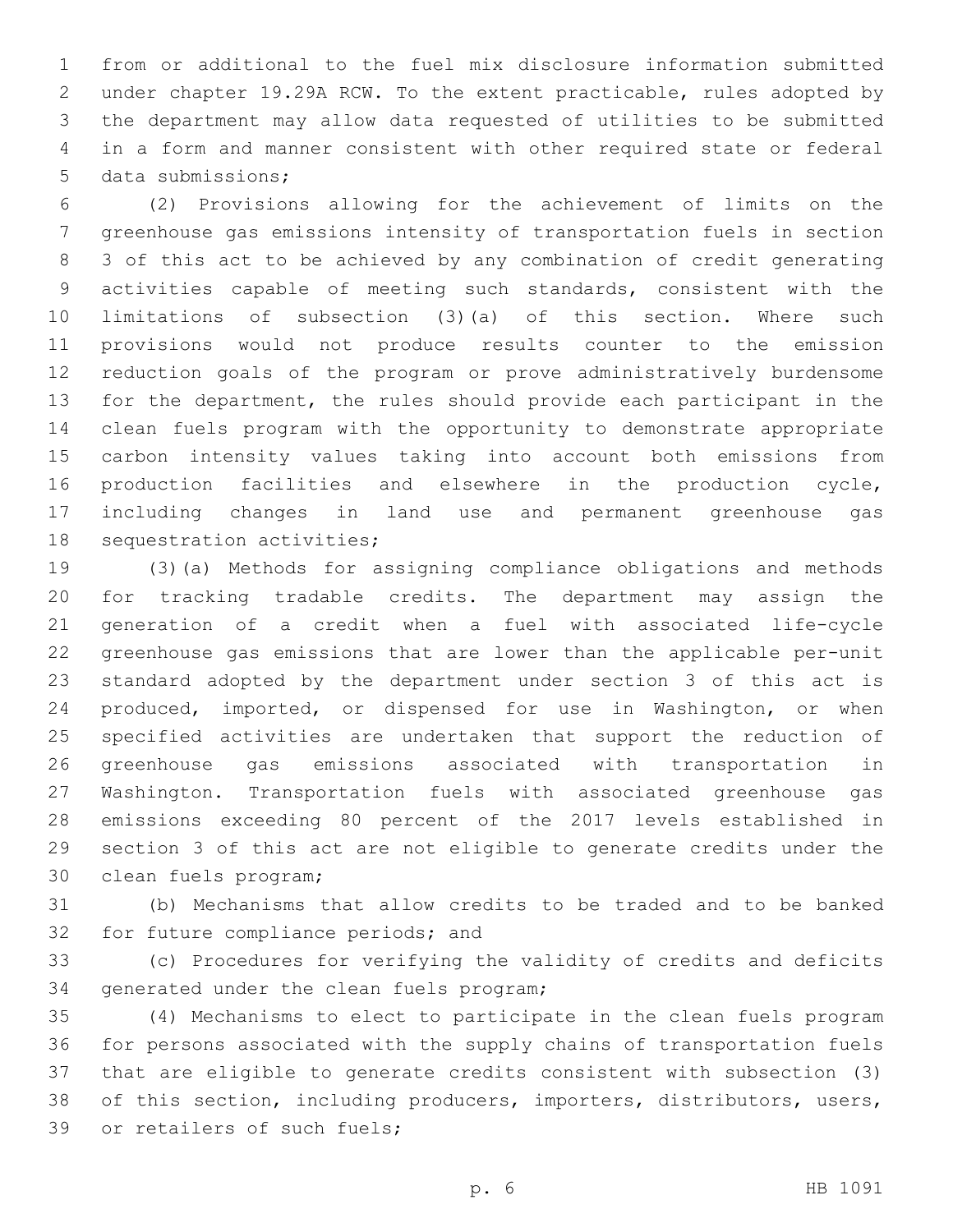(5) Mechanisms for persons associated with the supply chains of transportation fuels that are used for purposes that are exempt from the clean fuels program compliance obligations, including but not limited to electricity and fuels used by aircraft, vessels, railroad locomotives, and other exempt fuels specified in section 5 of this act, to elect to participate in the clean fuels program by earning credits for the production, import, distribution, use, or retail of exempt fuels with associated life-cycle greenhouse gas emissions lower than the per-unit standard established in section 3 of this 10 act;

(6) Cost containment mechanisms.11

 (a) Cost containment mechanisms may include, but are not limited 13 to:

 (i) A credit clearance market designed to make credits available for sale to regulated persons after the conclusion of a compliance 16 period at a department-determined price;

 (ii) Similar procedures that provide a means of compliance with the clean fuels program requirements in the event that a regulated person has not been able to acquire sufficient volumes of credits at 20 the end of a compliance period; or

 (iii) Similar procedures that ensure that credit prices do not significantly exceed credit prices in other jurisdictions that have adopted similar programs to reduce the carbon intensity of 24 transportation fuels.

 (b) Any cost containment mechanisms must be designed to provide financial disincentive for regulated persons to rely on the cost containment mechanism for purposes of program compliance instead of 28 seeking to generate or acquire sufficient credits under the program;

 (7) Authority for the department to designate an entity to aggregate and use unclaimed credits associated with persons that elect not to participate in the clean fuels program under subsection 32 (4) of this section.

 NEW SECTION. **Sec. 5.** (1) The rules adopted under sections 3 and 4 of this act must include exemptions for, at minimum, the following transportation fuels:

 (a) Fuels used in volumes below thresholds adopted by the 37 department;

 (b) Fuels used for the propulsion of all aircraft, vessels, and 39 railroad locomotives; and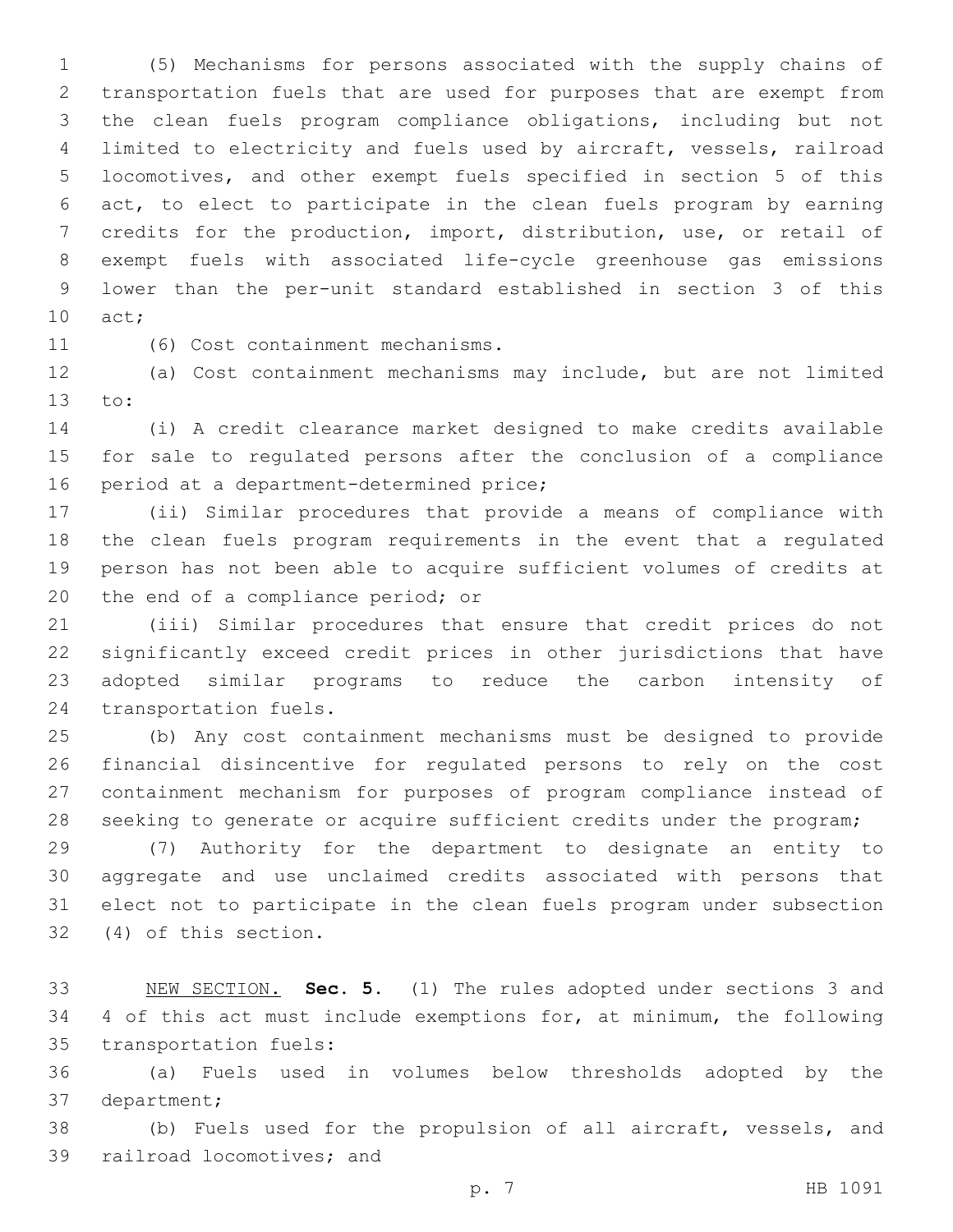(c) Fuels used for the operation of military tactical vehicles 2 and tactical support equipment.

 (2)(a) The rules adopted under sections 3 and 4 of this act must exempt the following transportation fuels from greenhouse gas emission intensity reduction requirements until January 1, 2028:

 (i) Special fuel used off-road in vehicles used primarily to 7 transport logs;

 (ii) Dyed special fuel used in vehicles that are not designed primarily to transport persons or property, that are not designed to be primarily operated on highways, and that are used primarily for construction work including, but not limited to, mining and timber 12 harvest operations; and

 (iii) Dyed special fuel used for agricultural purposes exempt 14 from chapter 82.38 RCW.

 (b) Prior to January 1, 2028, fuels identified in this subsection (2) are eligible to generate credits, consistent with subsection (5) of this section. Beginning January 1, 2028, the fuels identified in this subsection (2) are subject to the greenhouse gas emission intensity reduction requirements applicable to transportation fuels 20 specified in section 3 of this act.

 (3) The department may adopt rules to specify the standards for persons to qualify for the exemptions provided in this section. The department may implement the exemptions under subsection (2) of this section to align with the implementation of exemptions for similar 25 fuels exempt from chapter 82.38 RCW.

 (4) The rules adopted under sections 3 and 4 of this act may include exemptions in addition to those described in subsections (1) 28 and (2) of this section, but only if such exemptions are necessary, with respect to the relationship between the program and similar greenhouse gas emissions requirements or low carbon fuel standards, 31 in order to avoid:

32 (a) Mismatched incentives across programs;

33 (b) Fuel shifting between markets; or

(c) Other results that are counter to the intent of this chapter.

 (5) Nothing in this chapter precludes the department from adopting rules under sections 3 and 4 of this act that allow the generation of credits associated with electric or alternative transportation infrastructure that existed prior to the effective date of this section or to the start date of program requirements.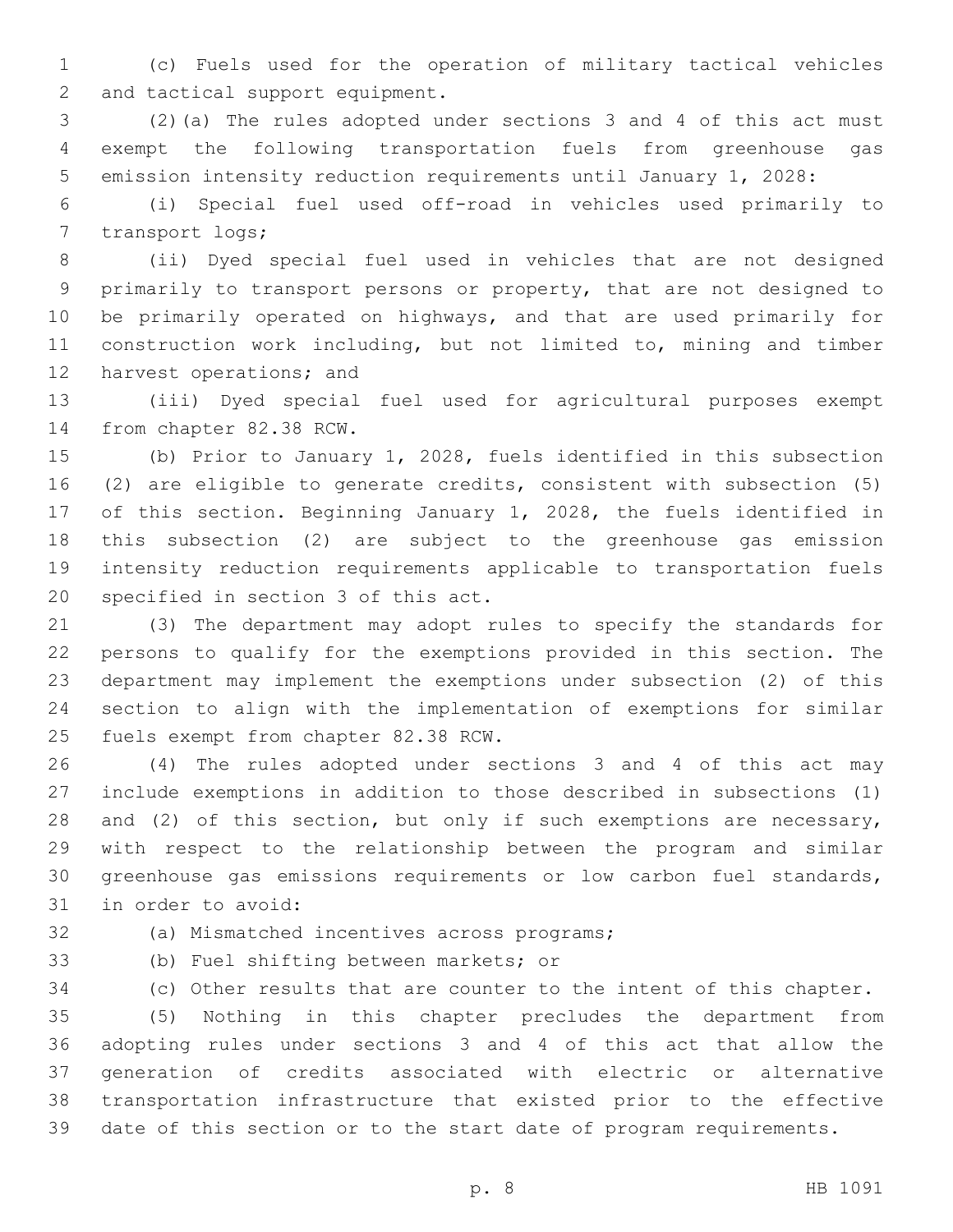NEW SECTION. **Sec. 6.** (1) The rules adopted under sections 3 and 4 of this act may allow the generation of credits from activities that support the reduction of greenhouse gas emissions associated with transportation in Washington, including but not limited to:

 (a) Carbon capture and sequestration projects, including but not limited to:6

 (i) Innovative crude oil production projects that include carbon 8 capture and sequestration;

(ii) Refinery investments in carbon capture and sequestration; or

10 (iii) Direct air capture projects;

 (b) The fueling of electric vehicles using electricity certified by the department to have a carbon intensity of zero. Such 13 electricity must include, at minimum:

 (i) Electricity for which a renewable energy credit or other environmental attribute has been retired or used only for purposes of 16 the clean fuels program; and

 (ii) Electricity produced using a zero emission resource, including but not limited to solar, wind, geothermal, or the industrial combustion of biomass consistent with RCW 70A.45.020(3), that is directly supplied as a transportation fuel by the generator 21 of the electricity; and

 (c) The use of smart vehicle charging technology that results in the fueling of an electric vehicle during times when the carbon intensity of grid electricity is comparatively low.

 (2) The rules adopted under sections 3 and 4 of this act must allow the generation of credits from the provision of zero emission vehicle refueling infrastructure and other low carbon fuel infrastructure including, but not limited to, fast charging battery electric vehicle infrastructure and hydrogen electric vehicle 30 refueling infrastructure.

 (3) The rules adopted by the department may establish limits for the number of credits that may be earned each year by persons participating in the program for some or all of the activities specified in subsections (1) and (2) of this section. Any limits established under this subsection must take into consideration the return on investment required in order for an activity specified in subsection (1) or (2) of this section to be financially viable.

 NEW SECTION. **Sec. 7.** (1) Except where otherwise provided in this chapter, the department shall seek to adopt rules that are

p. 9 HB 1091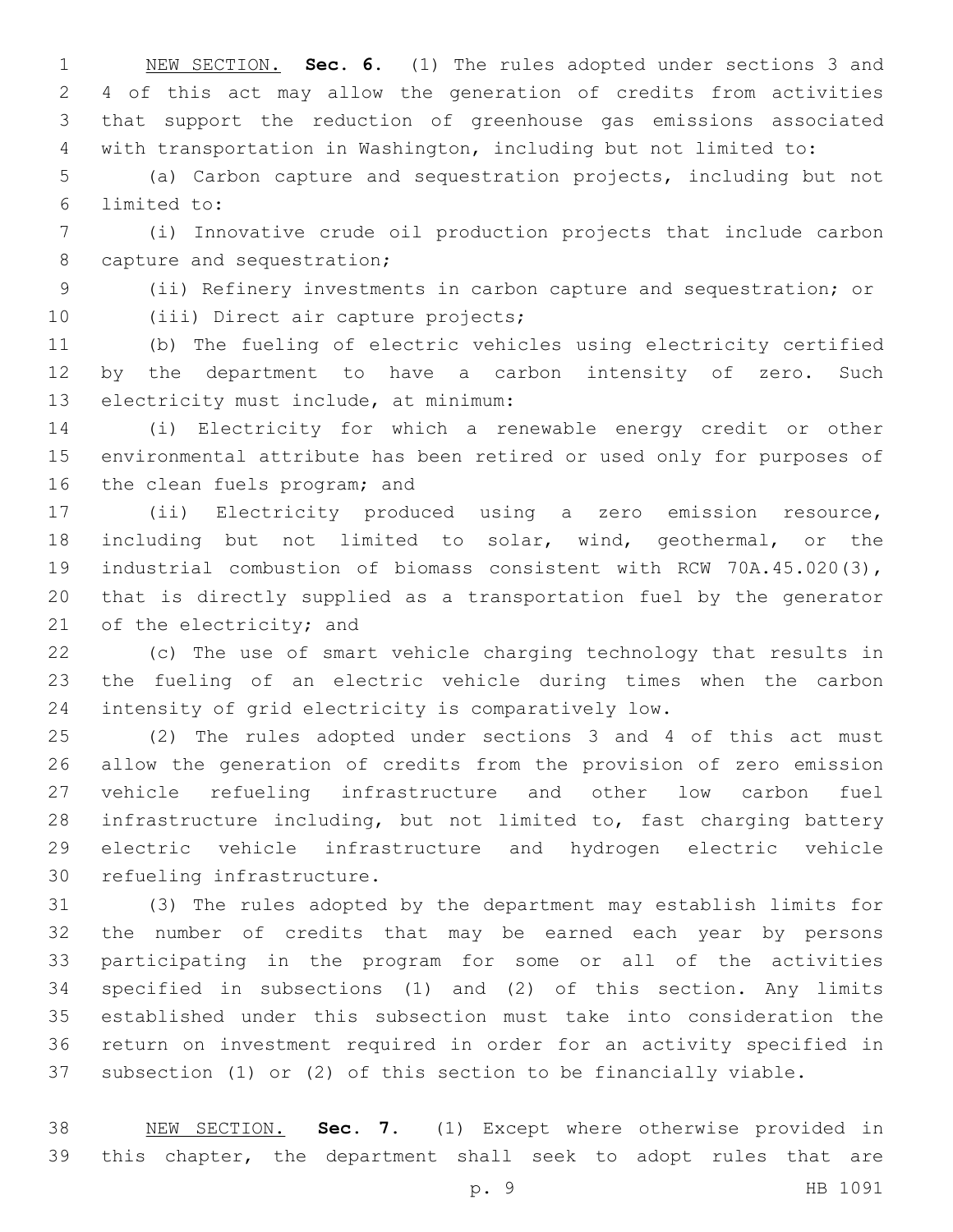harmonized with the regulatory standards, exemptions, reporting obligations, and other clean fuels program compliance requirements of 3 other states that:

 (a) Have adopted low carbon fuel standards or similar greenhouse gas emissions requirements applicable specifically to transportation 6 fuels; and

 (b)(i) Supply, or have the potential to supply, significant quantities of transportation fuel to Washington markets; or

 (ii) To which Washington supplies, or has the potential to supply, significant quantities of transportation fuel.

 (2) The department must establish and periodically consult a stakeholder advisory panel, including representatives of forestland and agricultural landowners, for purposes of soliciting input on how to best incentivize and allot credits for the sequestration of greenhouse gases through activities on agricultural and forestlands in a manner that is consistent with the goals and requirements of 17 this chapter.

 NEW SECTION. **Sec. 8.** (1)(a) Each producer or importer of any amount of a transportation fuel that is ineligible to generate credits consistent with the requirements of section 4(3) of this act must register with the department.

 (b) Producers, importers, distributors, users, and retailers of transportation fuels that are eligible to generate credits consistent with section 4(3) of this act must register with the department if they elect to participate in the clean fuels program.

 (c) Other persons must register with the department to generate credits from other activities that support the reduction of greenhouse gas emissions associated with transportation in 29 Washington.

 (2) Each transaction transferring ownership of transportation fuels for which clean fuels program participation is mandated or has been chosen must be accompanied by documentation, in a format approved by the department, that assigns the clean fuels program compliance responsibility associated with the fuels, including the 35 assignment of associated credits.

 (3) The department may adopt rules requiring the periodic reporting of information to the department by persons associated with the supply chains of transportation fuels participating in the clean fuels program. To the extent practicable, the rules must establish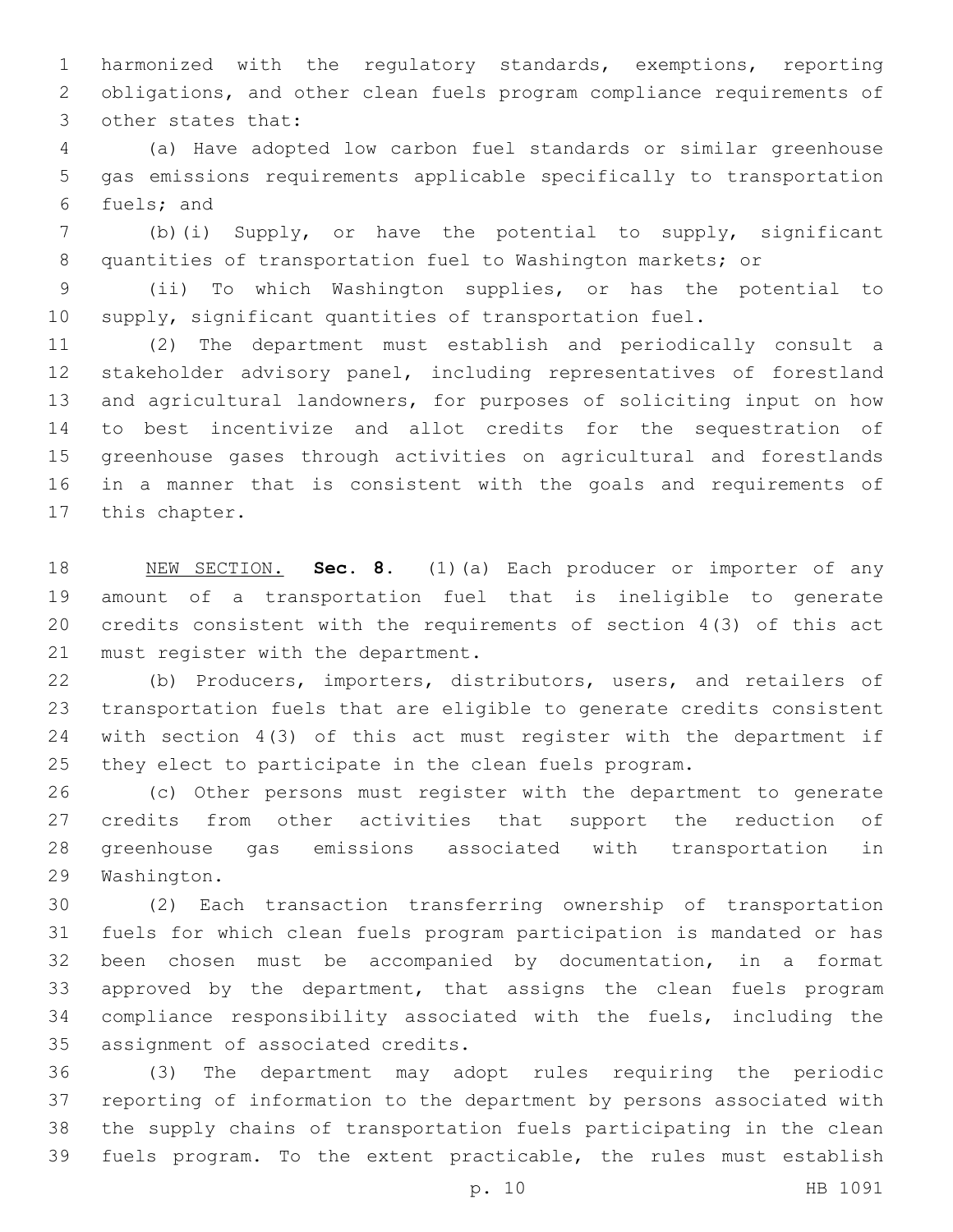reporting procedures and timelines that are consistent with similar programs in other states that reduce the greenhouse gas emission intensity of transportation fuel and with procedures and timelines of state programs requiring similar information to be reported by 5 regulated parties, including electric utilities.

 (4) RCW 70A.15.2510 applies to records or information submitted 7 to the department under this chapter.

 NEW SECTION. **Sec. 9.** (1)(a) Fifty percent of the revenues generated by an electric utility from credits earned from the electricity supplied to retail customers by an electric utility under the clean fuels program must be expended by the electric utility on transportation electrification projects, which may include projects to support the production and provision of renewable hydrogen as a transportation fuel or used in the production of a transportation fuel.

 (b) Sixty percent of the revenues described in (a) of this subsection, or 30 percent of the revenues generated by an electric utility from credits earned from the electricity supplied to retail customers by an electric utility under the clean fuels program, must be expended by the electric utility on transportation electrification projects, which may include projects to support the production and provision of renewable hydrogen as a transportation fuel or used in the production of a transportation fuel, located within or directly benefiting a federally designated nonattainment or maintenance area, a federally designated nonattainment or maintenance area that existed as of the effective date of this section, a disproportionately impacted community identified by the department of health, or an area designated by the department as being at risk of nonattainment, if such a nonattainment or maintenance area or disproportionately impacted community is within the service area of the utility.

 (2) The department may adopt requirements for the expenditure of revenues from credits earned from the electricity supplied to retail customers by an electric utility under the clean fuels program that are applicable to the 50 percent of revenues not subject to the requirements of subsection (1) of this section. Any requirements for the expenditure of revenues from credits earned from the electricity supplied to retail customers by an electric utility under the clean fuels program must be developed in consultation with electric utilities.39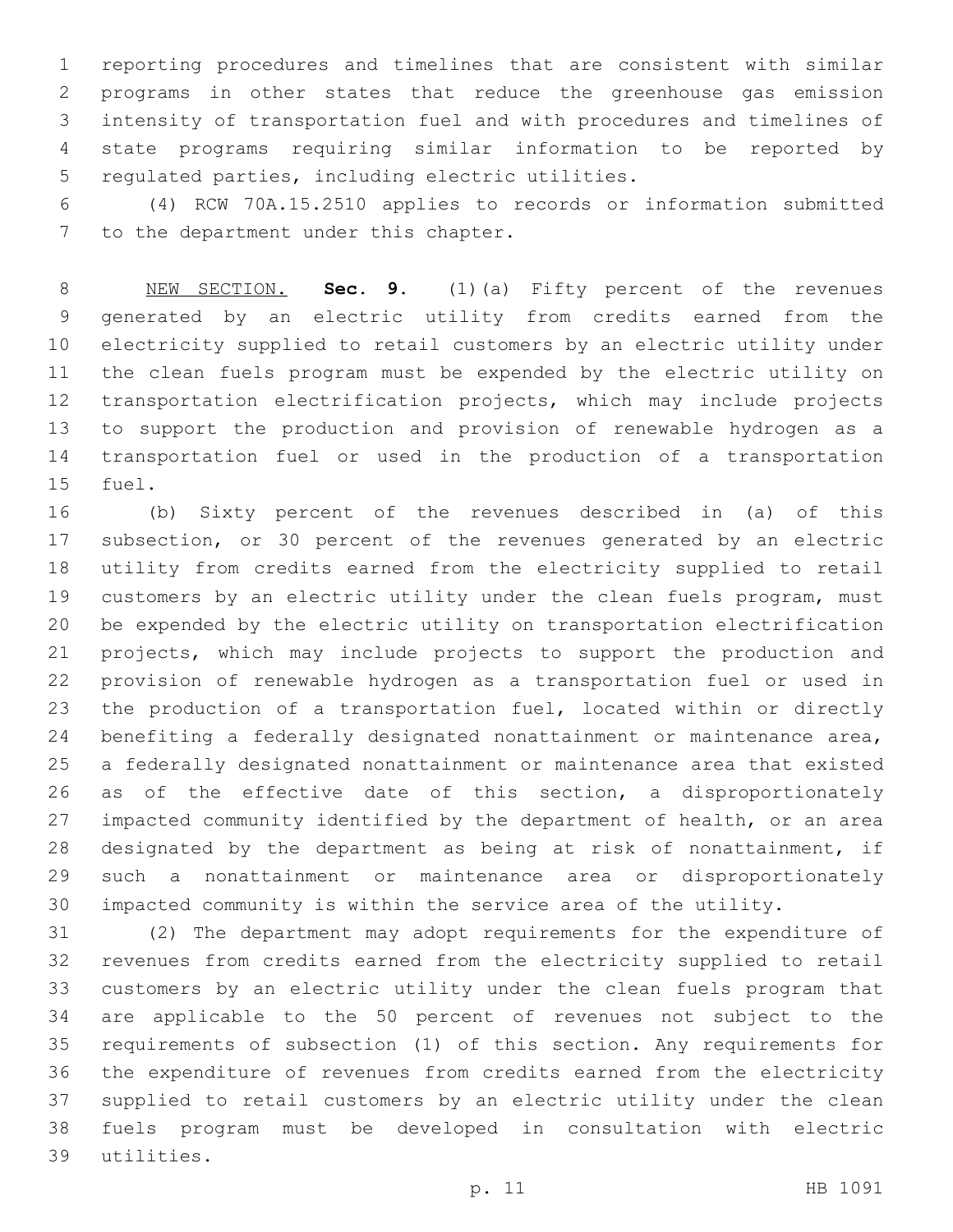(3) Electric utilities that participate in the clean fuels program must annually provide information to the department accounting for and briefly describing all expenditures of revenues generated from credits earned under the clean fuels program.

 (4) The definitions in this subsection apply throughout this section unless the context clearly requires otherwise.

 (a) "Renewable hydrogen" means hydrogen produced using renewable resources both as the source for the hydrogen and the source for the 9 energy input into the production process.

 (b) "Renewable resource" means: (i) Water; (ii) wind; (iii) solar energy; (iv) geothermal energy; (v) renewable natural gas as defined in RCW 54.04.190; (vi) renewable hydrogen; (vii) wave, ocean, or tidal power; (viii) biodiesel fuel that is not derived from crops raised on land cleared from old growth or first growth forests where the clearing occurred after December 7, 2006; or (ix) biomass energy.

 NEW SECTION. **Sec. 10.** (1) Beginning May 1, 2025, and each May 1st thereafter, the department must post a report on the department's website that includes the following information regarding the previous calendar year of clean fuels program activities:

 (a) The program-wide number of credits and deficits generated by entities participating in the clean fuels program;

 (b) The volumes of each transportation fuel and average price per credit used to comply with the requirements of the clean fuels 24 program;

 (c) The best estimate or range in probable costs or cost savings attributable to the clean fuels program per gallon of gasoline and per gallon of diesel, as determined by an independent consultant whose services the department has contracted. The estimate or range in probable costs or cost savings from the independent consultant must be announced in a press release to the news media at the time that the report under this subsection (1) is posted to the department's website, and must be simultaneously reported to the transportation committees of the house of representatives and the 34 senate;

 (d) The total greenhouse gas emissions reductions attributable to 36 the clean fuels program; and

 (e) The range in the probable cost per ton of greenhouse gas emissions reductions attributable to fuels supported by the clean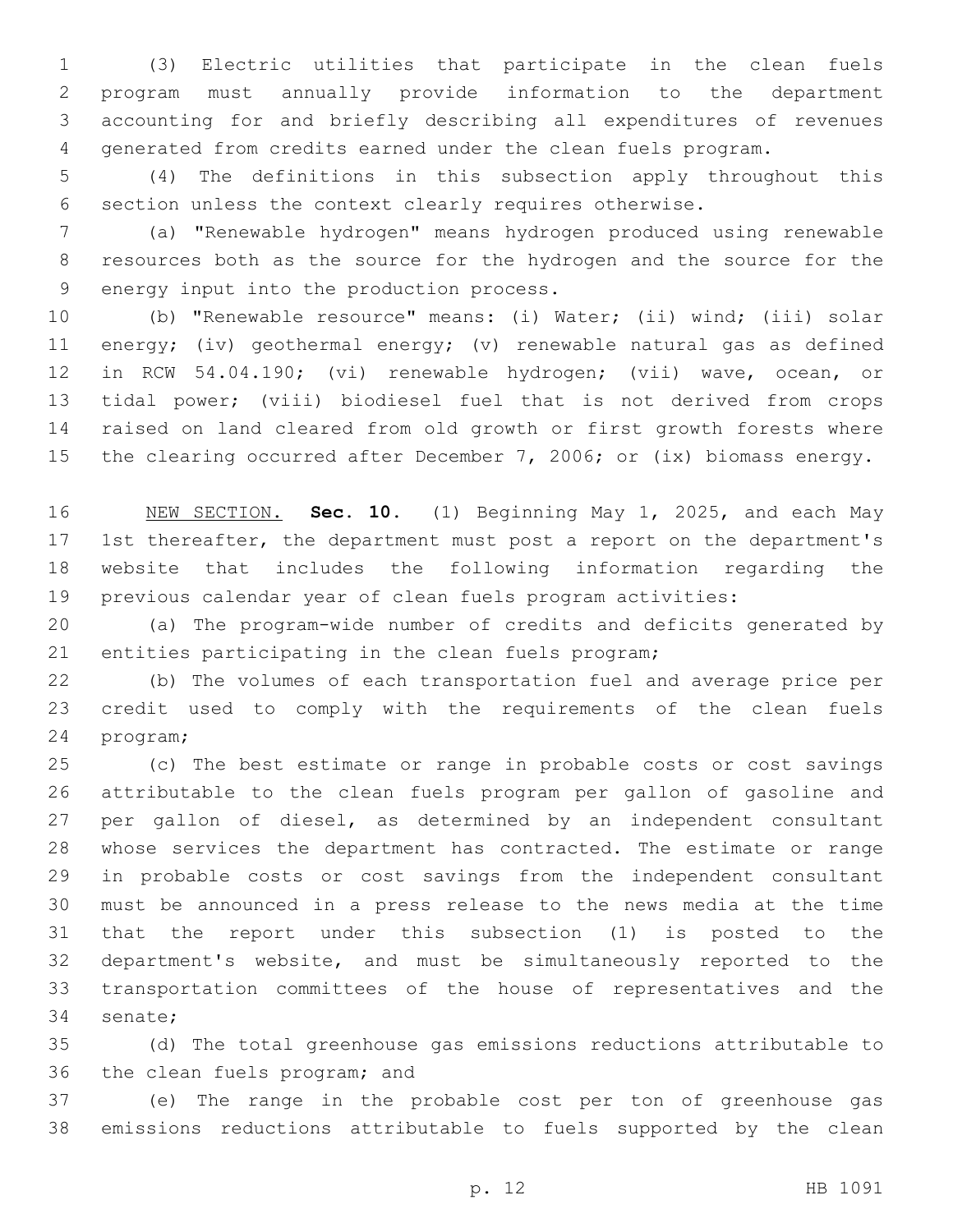fuels program, taking into account the information in (c) and (d) of 2 this subsection.

 (2) Nothing in this section prohibits the department from posting information described in subsection (1) of this section on a more 5 frequent basis than once per year.

 (3) By May 1, 2025, and each May 1st thereafter, the department must submit the report required under subsection (1) of this section to the appropriate committees of the house of representatives and 9 senate.

 NEW SECTION. **Sec. 11.** (1) In consultation with the department 11 and the department of agriculture, the department of commerce must develop a periodic fuel supply forecast to project the availability of fuels necessary for compliance with clean fuels program requirements.

 (2) Based upon the estimates in subsection (3) of this section, the fuel supply forecast must include a prediction by the department of commerce regarding whether sufficient credits will be available to 18 comply with clean fuels program requirements.

 (3) The fuel supply forecast for each upcoming compliance period must include, but is not limited to, the following:

 (a) An estimate of the volume of each transportation fuel 22 available in Washington;

 (b) An estimate of the total banked credits and deficits from 24 previous compliance periods; and

 (c) An estimate of the number of credits needed to meet the applicable clean fuels program requirements during the forecasted 27 compliance period.

 (4) The department of commerce must finalize a fuel supply forecast for an upcoming compliance period by no later than 90 days 30 prior to the start of the compliance period.

 NEW SECTION. **Sec. 12.** (1) The department may require that persons that are required or elect to register or report under this chapter pay a fee. If the department elects to require program participants to pay a fee, the department must, after an opportunity for public review and comment, adopt rules to establish a process to determine the payment schedule and the amount of the fee charged. The amount of the fee must be set so as to equal but not exceed the projected direct and indirect costs to the department for developing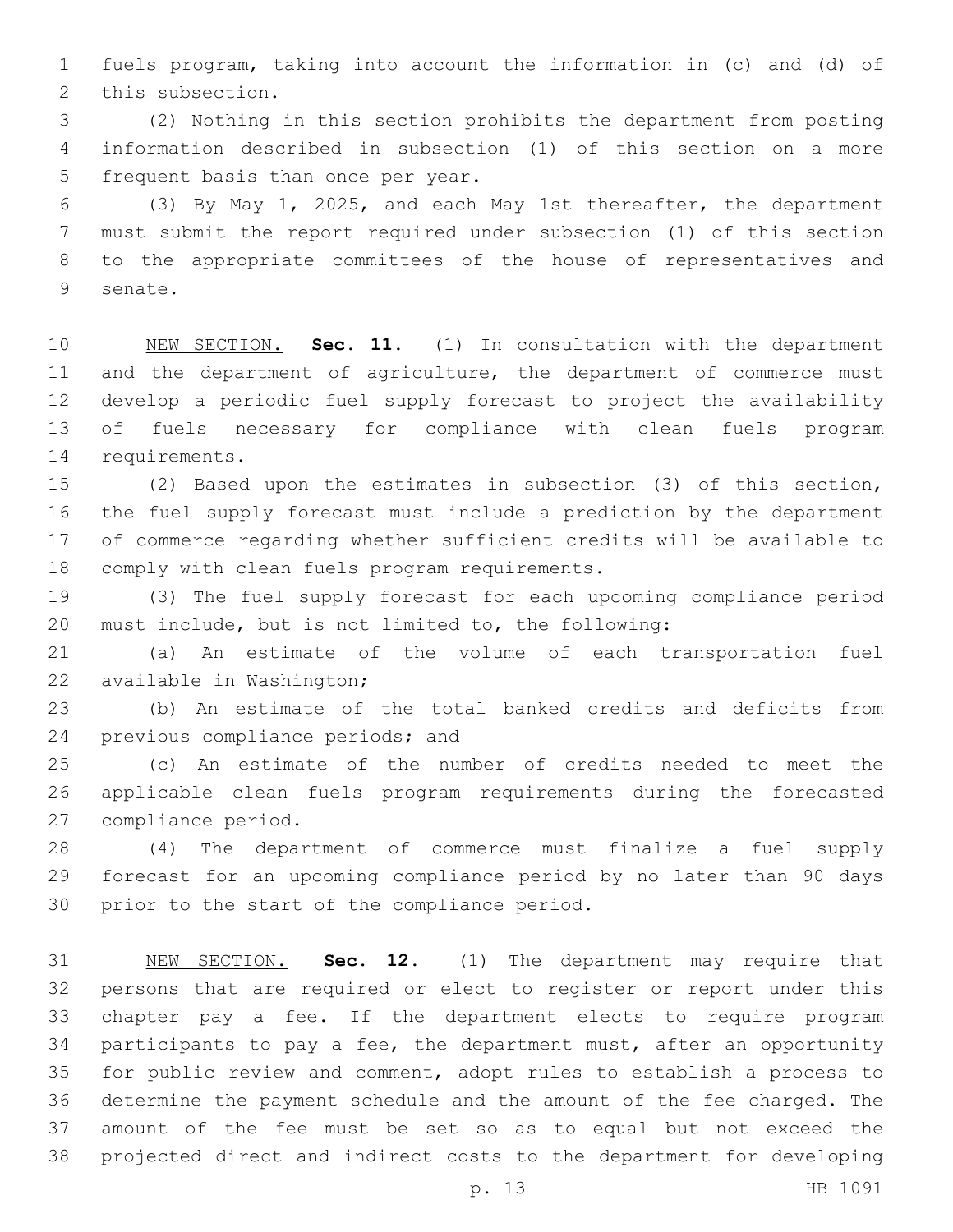and implementing the program and the projected direct and indirect costs to the department of commerce to carry out its responsibilities under section 11 of this act. The department and the department of commerce must prepare a biennial workload analysis and provide an opportunity for public review of and comment on the workload analysis. The department shall enter into an interagency agreement with the department of commerce to implement this section.

 (2) The clean fuels program account is created in the state treasury. All receipts from fees and penalties received under the program created in this chapter must be deposited into the account. Moneys in the account may be spent only after appropriation. The department may only use expenditures from the account for carrying 13 out the program created in this chapter.

 NEW SECTION. **Sec. 13.** (1) By December 1, 2029, the joint legislative audit and review committee must analyze the impacts of the initial five years of clean fuels program implementation and must submit a report summarizing the analysis to the legislature. The analysis must include, at minimum, the following components:

 (a) Costs and benefits, including environmental and public health costs and benefits, associated with this chapter for categories of persons participating in the clean fuels program or that are most impacted by air pollution, as defined in consultation with the departments of ecology and health and as measured on a census tract 24 scale. This component of the analysis must, at minimum, assess the costs and benefits of changes in the following metrics since the 26 start of the program:

 (i) Levels of greenhouse gas emissions and criteria air pollutants for which the United States environmental protection 29 agency has established national ambient air quality standards;

30 (ii) Fuel prices; and

 (iii) Total employment in categories of industries generating credits or deficits. The categories of industries assessed must include but are not limited to electric utilities, oil refineries, and other industries involved in the production of high carbon fuels, industries involved in the delivery and sale of high carbon fuels, biofuel refineries, and industries involved in the delivery and sale 37 of low carbon fuels;

 (b) An evaluation of the information calculated and provided by the department under section 10(1) of this act; and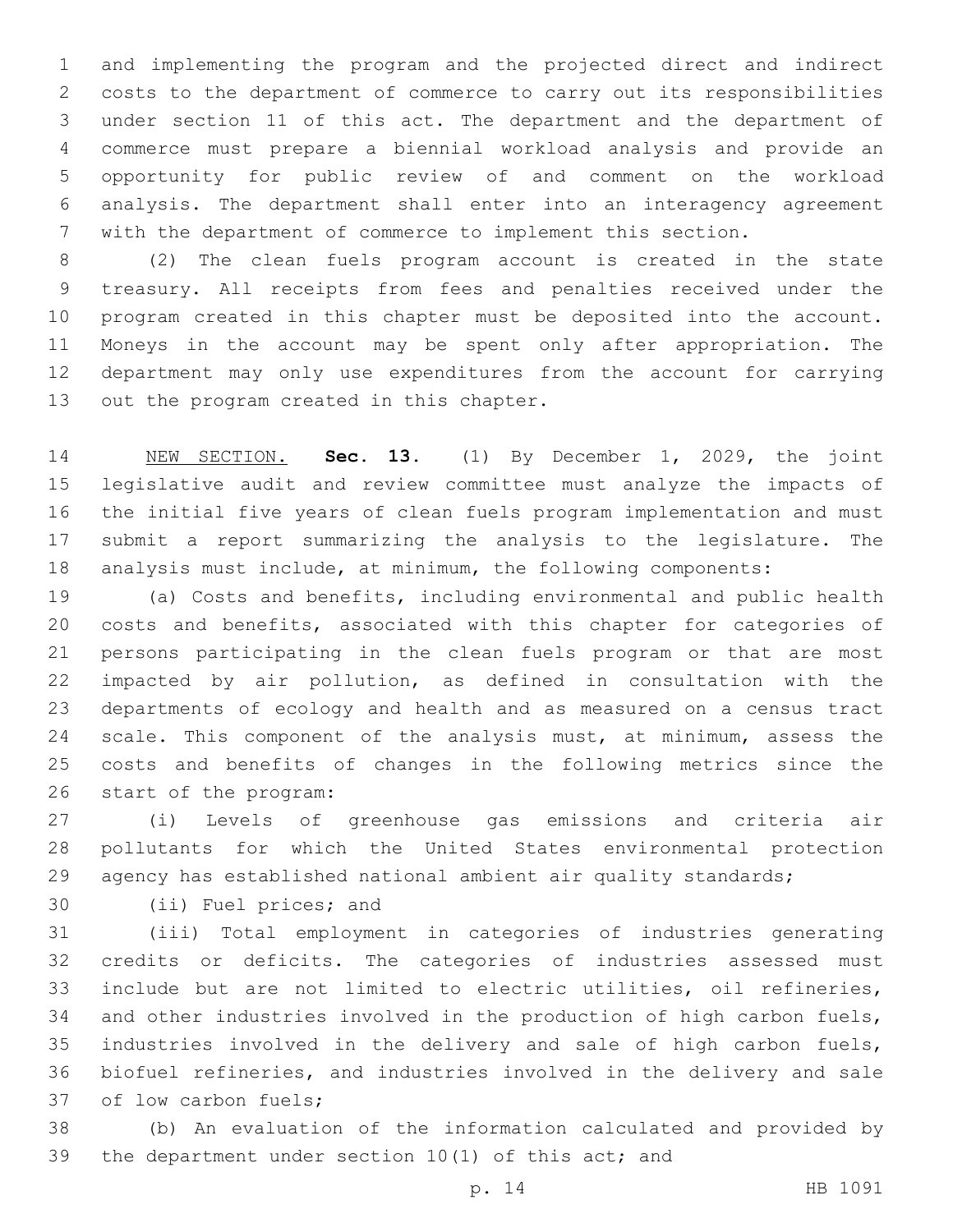(c) A summary of the estimated total statewide costs and benefits attributable to the clean fuels program, including state agency administrative costs and regulated entity compliance costs. For purposes of calculating the benefits of the program, the summary may rely, in part, on a constant value of the social costs attributable to greenhouse gas emissions, as identified in contemporary internationally accepted estimates of such global social cost. This summary must include an estimate of the total statewide costs of the program per ton of greenhouse gas emissions reductions achieved by 10 the clean fuels program.

11 (2) This section expires June 30, 2030.

 **Sec. 14.** RCW 46.25.100 and 2015 3rd sp.s. c 44 s 208 are each 13 amended to read as follows:

 (1) When a person has been disqualified from operating a commercial motor vehicle, the person is not entitled to have the commercial driver's license or commercial learner's permit restored until after the expiration of the appropriate disqualification period required under RCW 46.25.090 or until the department has received a drug and alcohol assessment and evidence is presented of satisfactory participation in or completion of any required drug or alcohol treatment program for ending the disqualification under RCW 46.25.090(7). After expiration of the appropriate period and upon payment of a requalification fee of twenty dollars until June 30, 2016, and thirty-five dollars beginning July 1, 2016, or one hundred fifty dollars if the person has been disqualified under RCW 46.25.090(7), the person may apply for a new, duplicate, or renewal commercial driver's license or commercial learner's permit as provided by law. If the person has been disqualified for a period of 29 one year or more, the person shall demonstrate that he or she meets the commercial driver's license or commercial learner's permit qualification standards specified in RCW 46.25.060.

 (2) The fees under this section must be deposited into the highway safety fund unless prior to July 1, 2023, the actions described in (a) or (b) of this subsection occur, in which case the portion of the revenue that is the result of the fee increased in section 208, chapter 44, Laws of 2015 3rd sp. sess. must be distributed to the connecting Washington account created under RCW 38 46.68.395.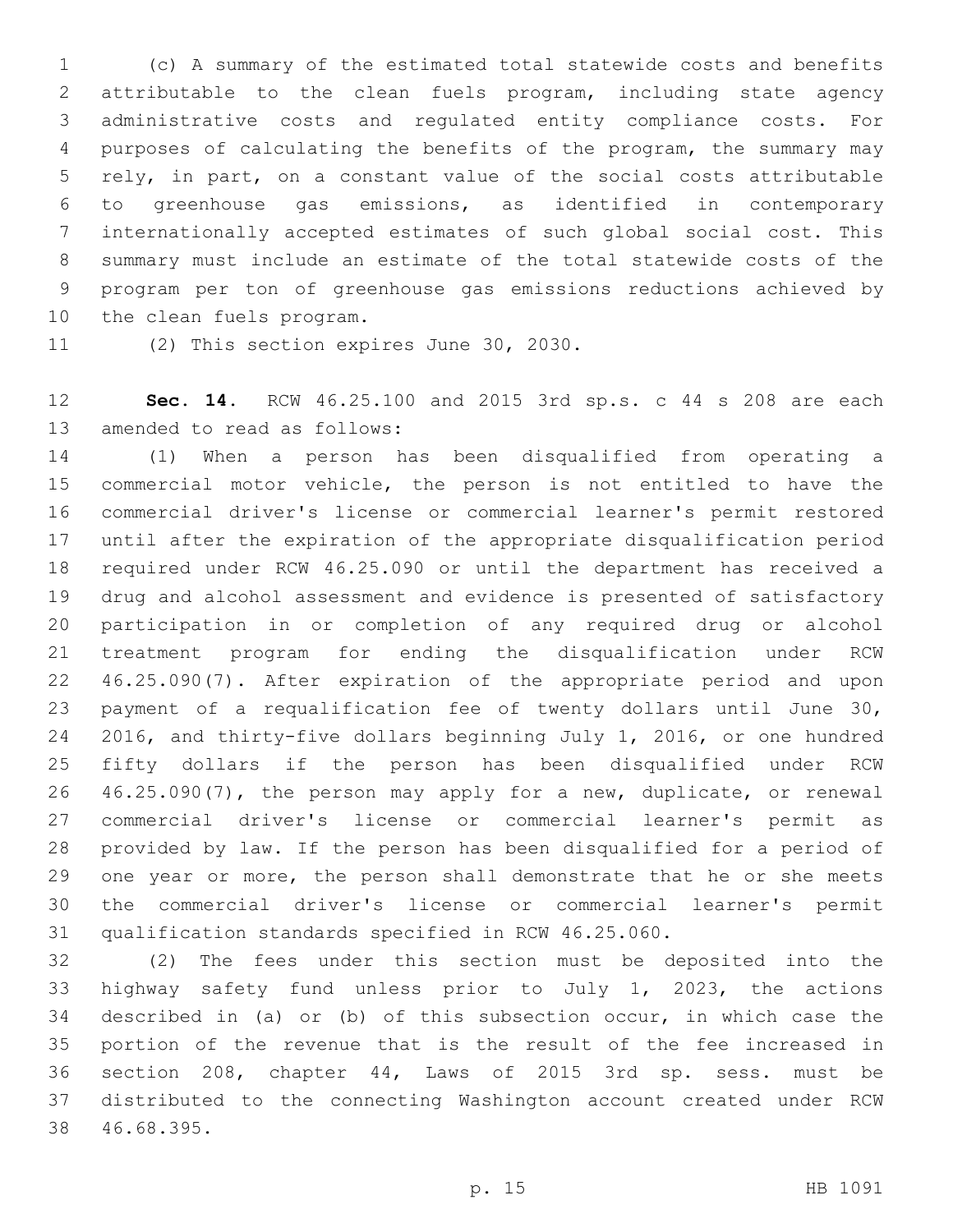(a) Any state agency files a notice of rule making under chapter 34.05 RCW, absent explicit legislative authorization enacted subsequent to July 1, 2015, for a rule regarding a fuel standard based upon or defined by the carbon intensity of fuel, including a 5 low carbon fuel standard or clean fuel standard.

 (b) Any state agency otherwise enacts, adopts, orders, or in any way implements a fuel standard based upon or defined by the carbon intensity of fuel, including a low carbon fuel standard or clean fuel 9 standard, without explicit legislative authorization enacted 10 subsequent to July 1, 2015.

 (c) Nothing in this subsection acknowledges, establishes, or creates legal authority for the department of ecology or any other state agency to enact, adopt, order, or in any way implement a fuel standard based upon or defined by the carbon intensity of fuel, including a low carbon fuel standard or clean fuel standard.

 **Sec. 15.** RCW 46.20.202 and 2017 c 310 s 3 are each amended to 17 read as follows:

 (1) The department may enter into a memorandum of understanding with any federal agency for the purposes of facilitating the crossing of the border between the state of Washington and the Canadian 21 province of British Columbia.

 (2) The department may enter into an agreement with the Canadian province of British Columbia for the purposes of implementing a 24 border-crossing initiative.

 (3)(a) The department may issue an enhanced driver's license or identicard for the purposes of crossing the border between the state of Washington and the Canadian province of British Columbia to an applicant who provides the department with proof of: United States 29 citizenship, identity, and state residency. The department shall continue to offer a standard driver's license and identicard. If the department chooses to issue an enhanced driver's license, the department must allow each applicant to choose between a standard driver's license or identicard, or an enhanced driver's license or 34 identicard.

 (b) The department shall implement a one-to-many biometric matching system for the enhanced driver's license or identicard. An applicant for an enhanced driver's license or identicard shall submit a biometric identifier as designated by the department. The biometric identifier must be used solely for the purpose of verifying the

p. 16 HB 1091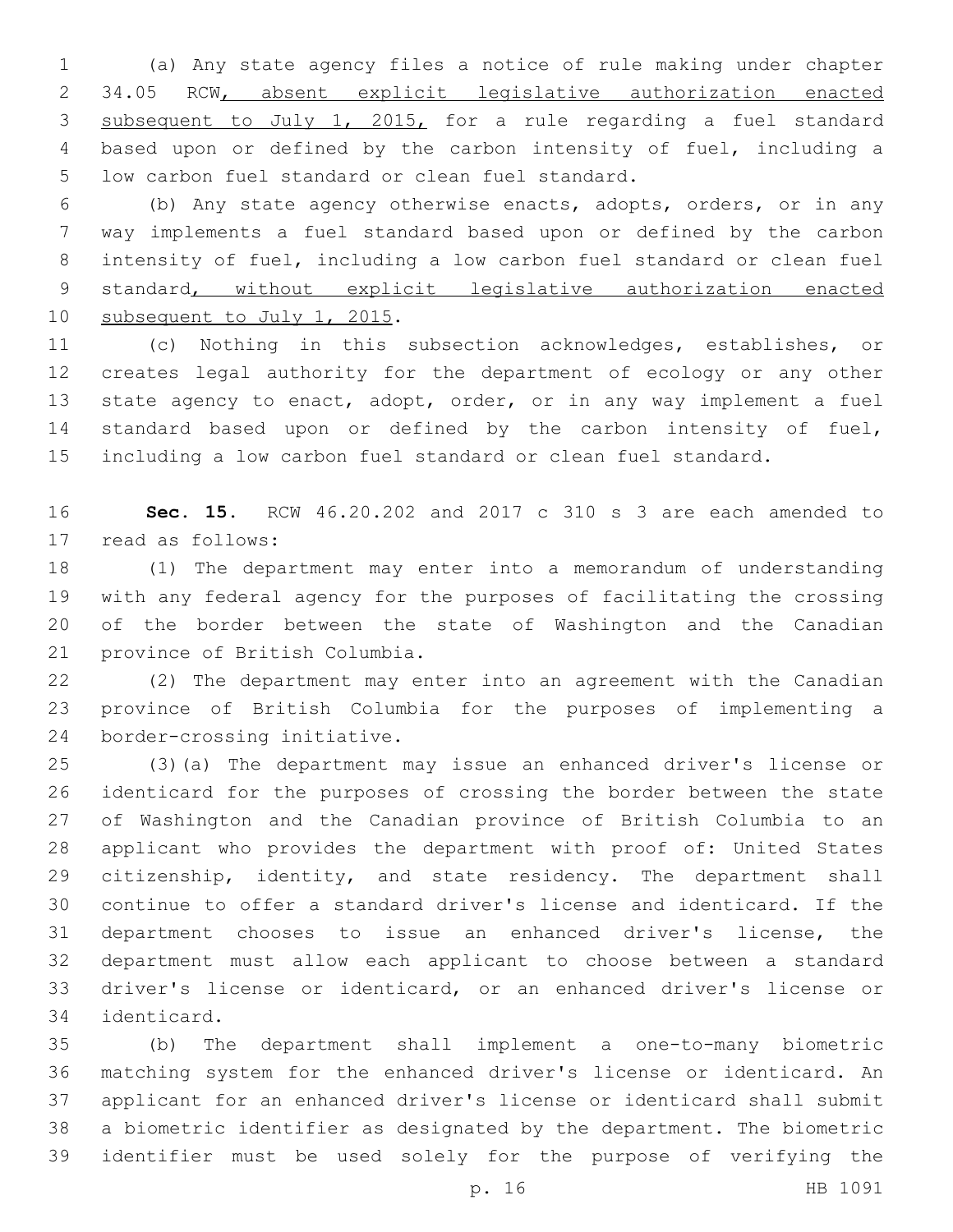identity of the holders and for any purpose set out in RCW 46.20.037. Applicants are required to sign a declaration acknowledging their understanding of the one-to-many biometric match.3

 (c) The enhanced driver's license or identicard must include reasonable security measures to protect the privacy of Washington state residents, including reasonable safeguards to protect against unauthorized disclosure of data about Washington state residents. If the enhanced driver's license or identicard includes a radio frequency identification chip, or similar technology, the department shall ensure that the technology is encrypted or otherwise secure 11 from unauthorized data access.

 (d) The requirements of this subsection are in addition to the requirements otherwise imposed on applicants for a driver's license or identicard. The department shall adopt such rules as necessary to meet the requirements of this subsection. From time to time the department shall review technological innovations related to the security of identity cards and amend the rules related to enhanced driver's licenses and identicards as the director deems consistent with this section and appropriate to protect the privacy of 20 Washington state residents.

 (e) Notwithstanding RCW 46.20.118, the department may make images associated with enhanced drivers' licenses or identicards from the negative file available to United States customs and border agents 24 for the purposes of verifying identity.

 (4) Beginning on July 23, 2017, the fee for an enhanced driver's license or enhanced identicard is twenty-four dollars, which is in addition to the fees for any regular driver's license or identicard. If the enhanced driver's license or enhanced identicard is issued, renewed, or extended for a period other than six years, the fee for each class is four dollars for each year that the enhanced driver's license or enhanced identicard is issued, renewed, or extended.

 (5) The enhanced driver's license and enhanced identicard fee under this section must be deposited into the highway safety fund unless prior to July 1, 2023, the actions described in (a) or (b) of this subsection occur, in which case the portion of the revenue that is the result of the fee increased in section 209, chapter 44, Laws of 2015 3rd sp. sess. must be distributed to the connecting 38 Washington account created under RCW 46.68.395.

 (a) Any state agency files a notice of rule making under chapter 34.05 RCW, absent explicit legislative authorization enacted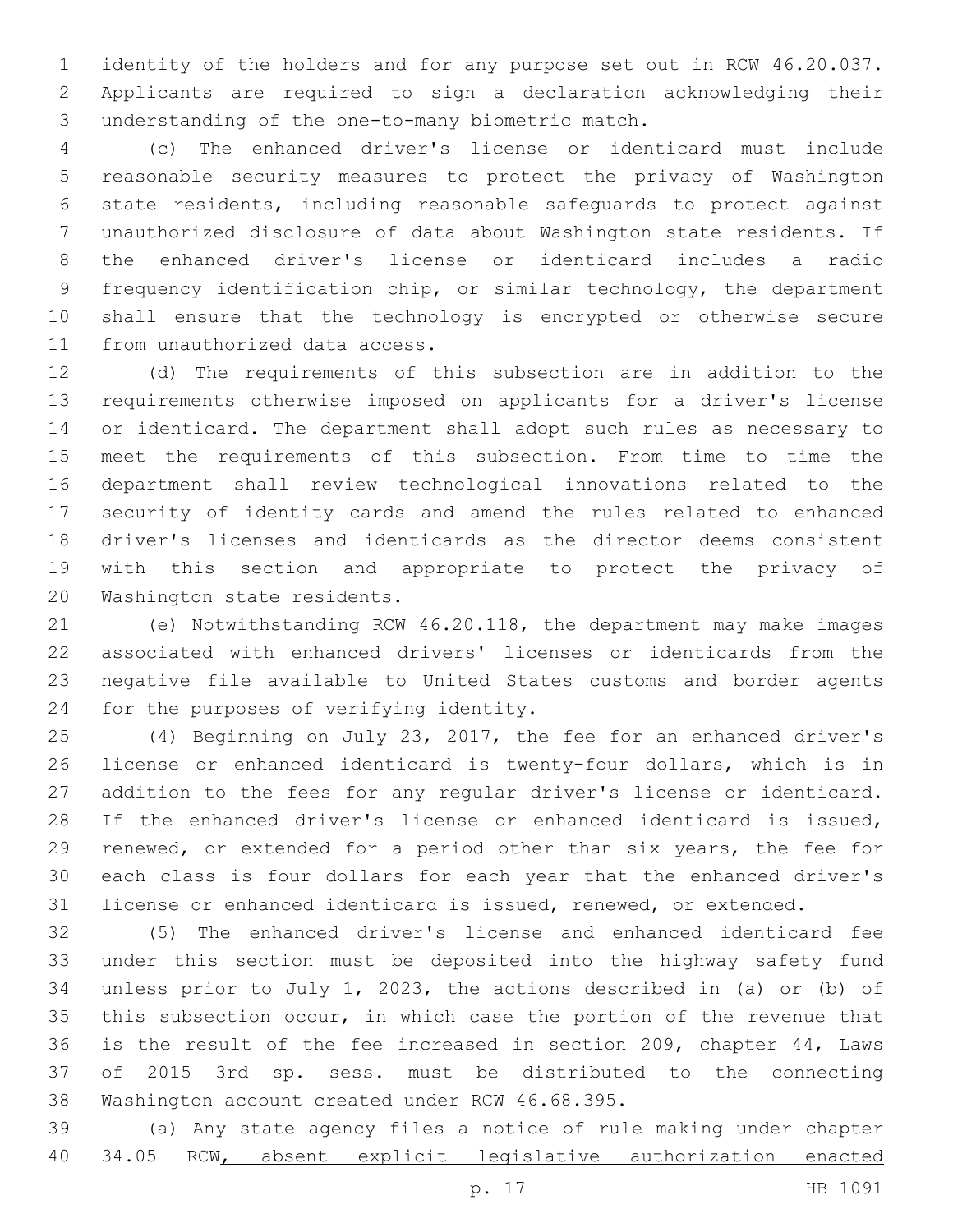subsequent to July 1, 2015, for a rule regarding a fuel standard based upon or defined by the carbon intensity of fuel, including a 3 low carbon fuel standard or clean fuel standard.

 (b) Any state agency otherwise enacts, adopts, orders, or in any way implements a fuel standard based upon or defined by the carbon intensity of fuel, including a low carbon fuel standard or clean fuel standard, without explicit legislative authorization enacted 8 subsequent to July 1, 2015.

 (c) Nothing in this subsection acknowledges, establishes, or creates legal authority for the department of ecology or any other 11 state agency to enact, adopt, order, or in any way implement a fuel standard based upon or defined by the carbon intensity of fuel, including a low carbon fuel standard or clean fuel standard.

 **Sec. 16.** RCW 46.25.052 and 2015 3rd sp.s. c 44 s 206 are each 15 amended to read as follows:

 (1) The department may issue a CLP to an applicant who is at least eighteen years of age and holds a valid Washington state 18 driver's license and who has:

 (a) Submitted an application on a form or in a format provided by 20 the department;

 (b) Passed the general knowledge examination required for issuance of a CDL under RCW 46.25.060 for the commercial motor vehicle classification in which the applicant operates or expects to 24 operate; and

 (c) Paid the appropriate examination fee or fees and an application fee of ten dollars until June 30, 2016, and forty dollars 27 beginning July 1, 2016.

 (2) A CLP must be marked "commercial learner's permit" or "CLP," 29 and must be, to the maximum extent practicable, tamperproof. Other than a photograph of the applicant, it must include, but not be limited to, the information required on a CDL under RCW 46.25.080(1).

 (3) The holder of a CLP may drive a commercial motor vehicle on a highway only when in possession of a valid driver's license and accompanied by the holder of a valid CDL who has the proper CDL classification and endorsement or endorsements necessary to operate the commercial motor vehicle. The CDL holder must at all times be physically present in the front seat of the vehicle next to the CLP holder or, in the case of a passenger vehicle, directly behind or in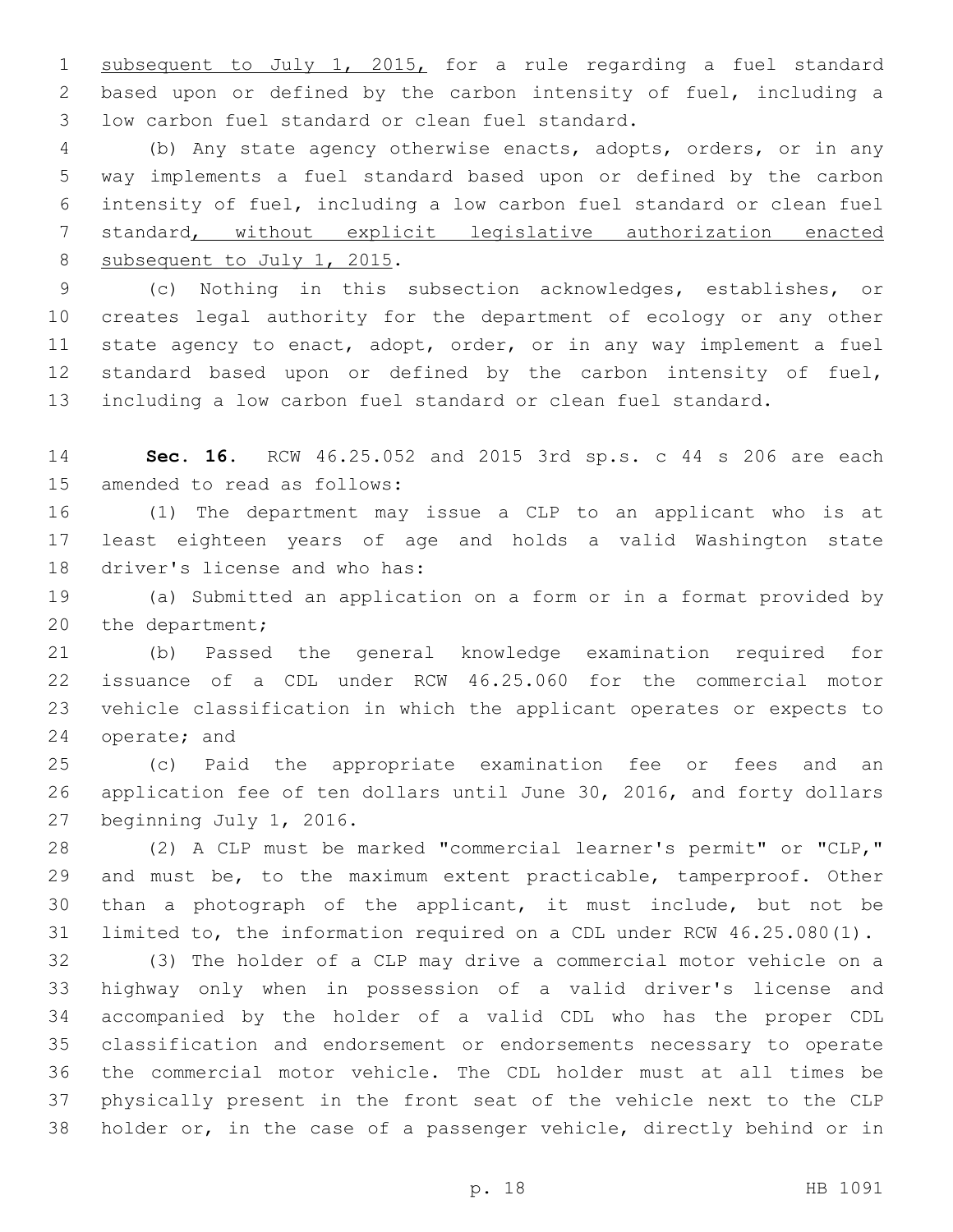the first row behind the driver and must have the CLP holder under 2 observation and direct supervision.

 (4) A CLP may be classified in the same manner as a CDL under RCW 46.25.080(2)(a).4

 (5) CLPs may be issued with only P, S, or N endorsements as described in RCW 46.25.080(2)(b).6

 (a) The holder of a CLP with a P endorsement must have taken and passed the P endorsement knowledge examination. The holder of a CLP with a P endorsement is prohibited from operating a commercial motor vehicle carrying passengers other than authorized employees or representatives of the department and the federal motor carrier safety administration, examiners, other trainees, and the CDL holder accompanying the CLP holder as required under subsection (2) of this section. The P endorsement must be class specific.

 (b) The holder of a CLP with an S endorsement must have taken and passed the S endorsement knowledge examination. The holder of a CLP with an S endorsement is prohibited from operating a school bus with passengers other than authorized employees or representatives of the department and the federal motor carrier safety administration, examiners, other trainees, and the CDL holder accompanying the CLP holder as required under subsection (2) of this section.

 (c) The holder of a CLP with an N endorsement must have taken and passed the N endorsement knowledge examination. The holder of a CLP with an N endorsement may only operate an empty tank vehicle and is prohibited from operating any tank vehicle that previously contained hazardous materials and has not been purged of any residue.

 (6) A CLP may be issued with appropriate restrictions as described in RCW 46.25.080(2)(c). In addition, a CLP may be issued 29 with the following restrictions:

 (a) "P" restricts the driver from operating a bus with 31 passengers;

 (b) "X" restricts the driver from operating a tank vehicle that 33 contains cargo; and

(c) Any restriction as established by rule of the department.

 (7) The holder of a CLP is not authorized to operate a commercial 36 motor vehicle transporting hazardous materials.

 (8) A CLP may not be issued for a period to exceed one hundred eighty days. The department may renew the CLP for one additional one hundred eighty-day period without requiring the CLP holder to retake the general and endorsement knowledge examinations.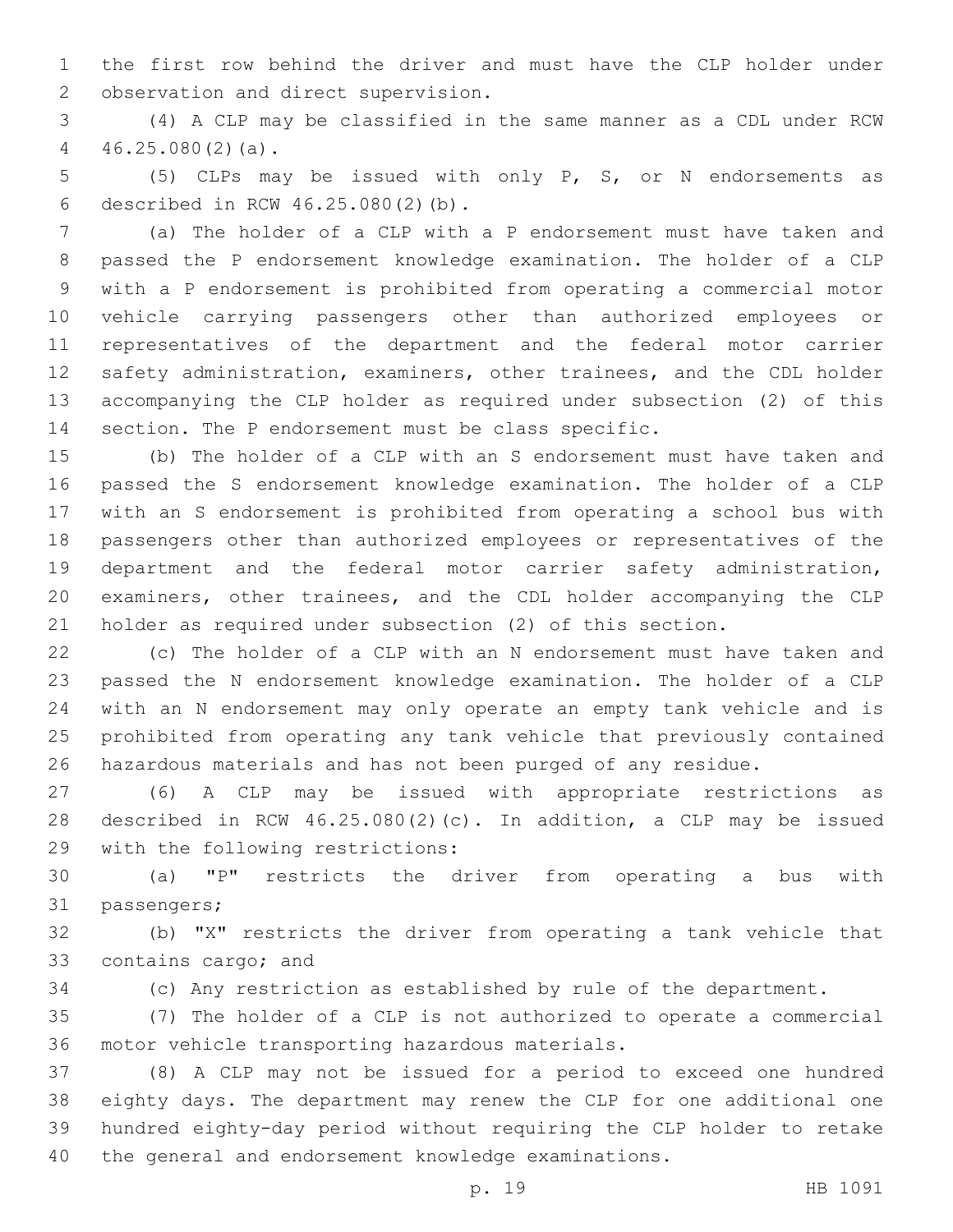(9) The department must transmit the fees collected for CLPs to the state treasurer for deposit in the highway safety fund unless prior to July 1, 2023, the actions described in (a) or (b) of this subsection occur, in which case the portion of the revenue that is the result of the fee increased in section 206, chapter 44, Laws of 2015 3rd sp. sess. must be distributed to the connecting Washington 7 account created under RCW 46.68.395.

 (a) Any state agency files a notice of rule making under chapter 9 34.05 RCW, absent explicit legislative authorization enacted subsequent to July 1, 2015, for a rule regarding a fuel standard based upon or defined by the carbon intensity of fuel, including a 12 low carbon fuel standard or clean fuel standard.

13 (b) Any state agency otherwise enacts, adopts, orders, or in any way implements a fuel standard based upon or defined by the carbon intensity of fuel, including a low carbon fuel standard or clean fuel standard, without explicit legislative authorization enacted 17 subsequent to July 1, 2015.

 (c) Nothing in this subsection acknowledges, establishes, or creates legal authority for the department of ecology or any other state agency to enact, adopt, order, or in any way implement a fuel standard based upon or defined by the carbon intensity of fuel, including a low carbon fuel standard or clean fuel standard.

 **Sec. 17.** RCW 46.25.060 and 2020 c 78 s 2 are each amended to read as follows:24

 (1)(a) No person may be issued a commercial driver's license 26 unless that person:

27 (i) Is a resident of this state;

 (ii) Has successfully completed a course of instruction in the operation of a commercial motor vehicle that has been approved by the director or has been certified by an employer as having the skills and training necessary to operate a commercial motor vehicle safely;

 (iii) If he or she does not hold a valid commercial driver's license of the appropriate classification, has been issued a commercial learner's permit under RCW 46.25.052; and

 (iv) Has passed a knowledge and skills examination for driving a commercial motor vehicle that complies with minimum federal standards established by federal regulation enumerated in 49 C.F.R. Part 383, subparts F, G, and H, in addition to other requirements imposed by state law or federal regulation. The department may not allow the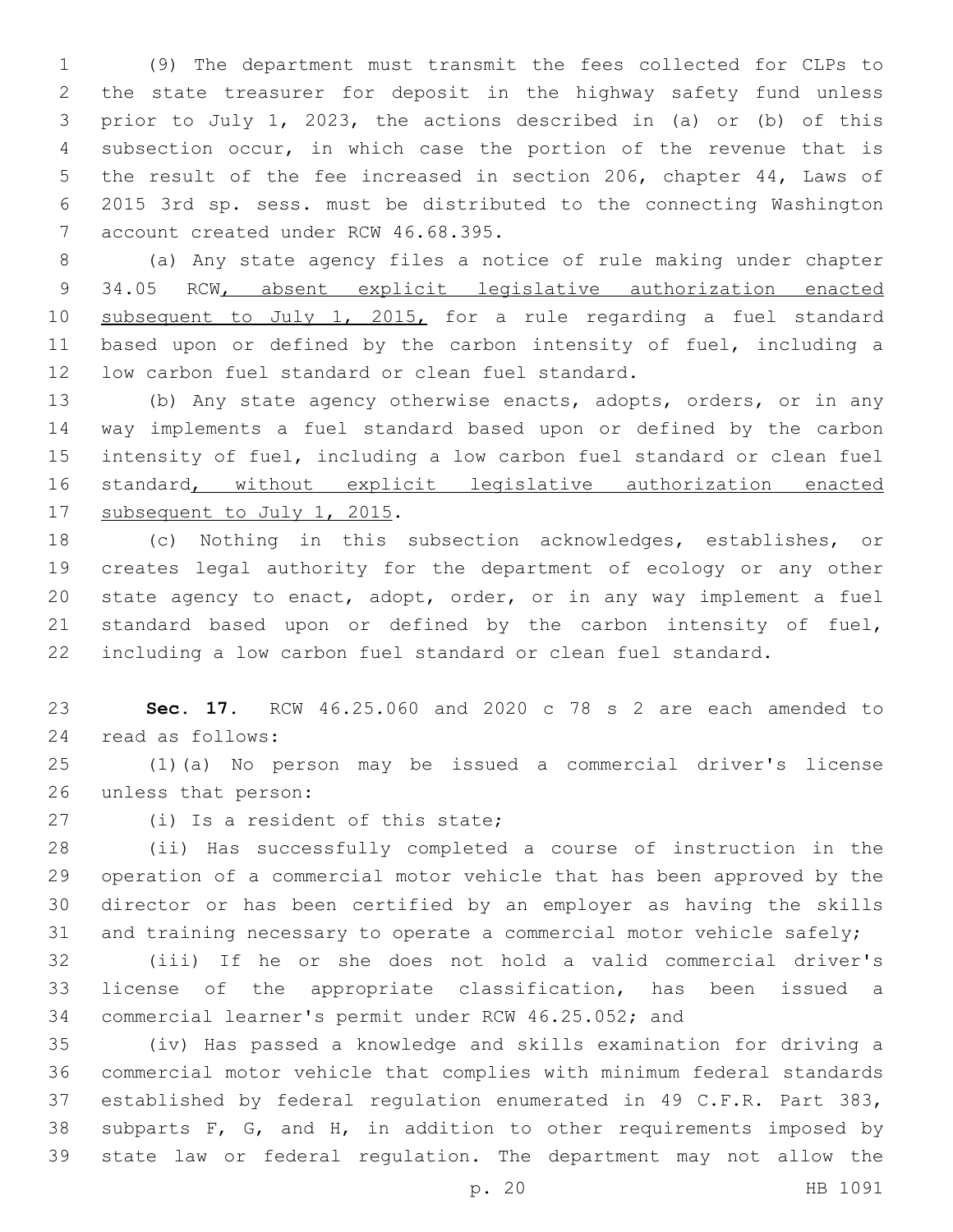person to take the skills examination during the first fourteen days after initial issuance of the person's commercial learner's permit. The examinations must be prescribed and conducted by the department.

 (b) In addition to the fee charged for issuance or renewal of any license, the applicant shall pay a fee of no more than ten dollars until June 30, 2016, and thirty-five dollars beginning July 1, 2016, for the classified knowledge examination, classified endorsement knowledge examination, or any combination of classified license and endorsement knowledge examinations. The applicant shall pay a fee of no more than one hundred dollars until June 30, 2016, and two hundred fifty dollars beginning July 1, 2016, for each classified skill examination or combination of classified skill examinations conducted 13 by the department.

 (c) The department may authorize a person, including an agency of this or another state, an employer, a private driver training facility, or other private institution, or a department, agency, or instrumentality of local government, to administer the skills examination specified by this section under the following conditions:

 (i) The examination is the same which would otherwise be 20 administered by the state;

 (ii) The third party has entered into an agreement with the state 22 that complies with the requirements of 49 C.F.R. Sec. 383.75; and

 (iii) The director has adopted rules as to the third party testing program and the development and justification for fees 25 charged by any third party.

 (d) If the applicant's primary use of a commercial driver's license is for any of the following, then the applicant shall pay a fee of no more than seventy-five dollars until June 30, 2016, and two hundred twenty-five dollars beginning July 1, 2016, for the classified skill examination or combination of classified skill examinations whether conducted by the department or a third-party 32 tester:

 (i) Public benefit not-for-profit corporations that are federally 34 supported head start programs; or

 (ii) Public benefit not-for-profit corporations that support early childhood education and assistance programs as described in RCW 43.216.505.37

 (e) Beginning July 1, 2016, if the applicant's primary use of a commercial driver's license is to drive a school bus, the applicant shall pay a fee of no more than one hundred dollars for the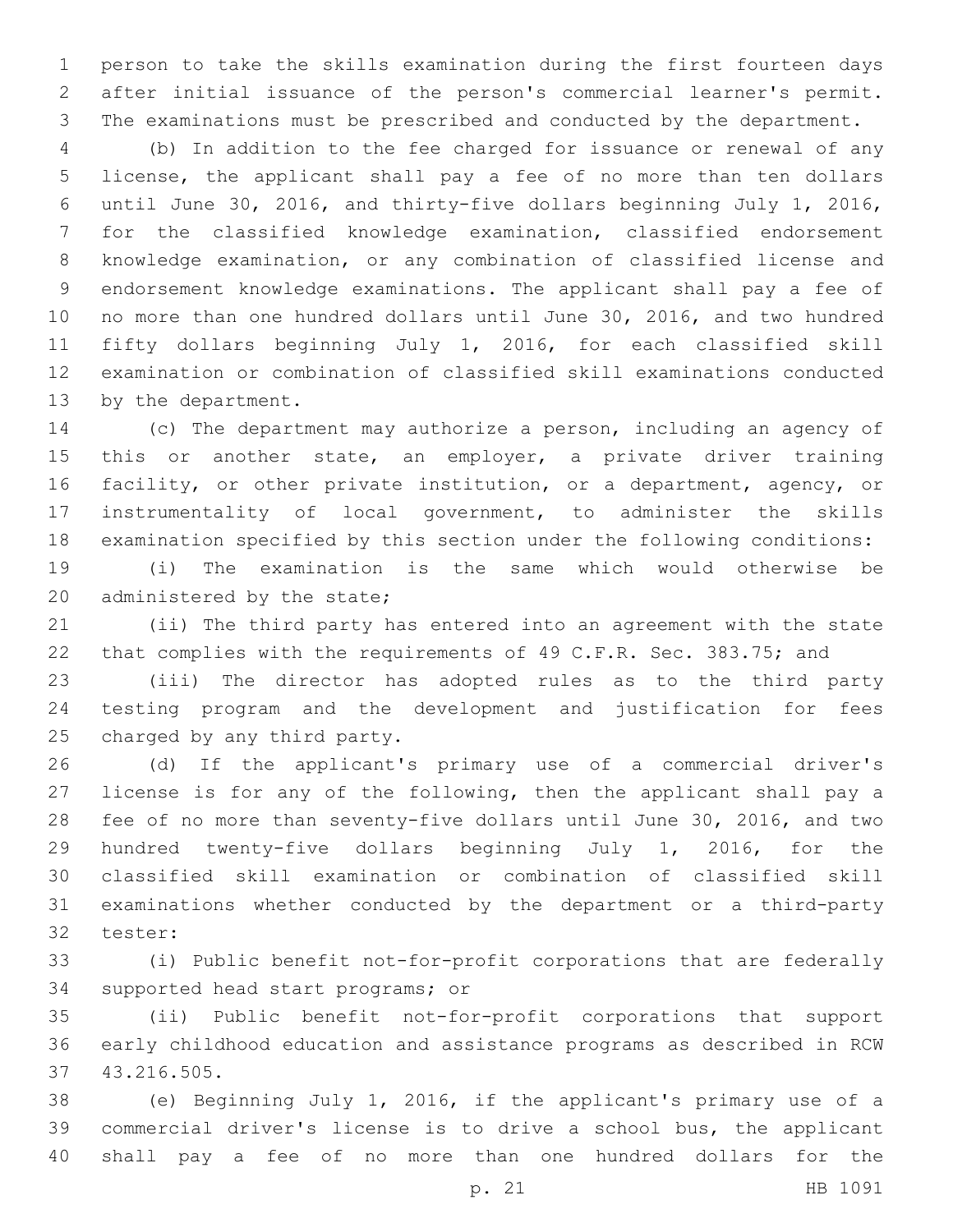classified skill examination or combination of classified skill 2 examinations conducted by the department.

 (f) Beginning July 1, 2016, payment of the examination fees under this subsection entitles the applicant to take the examination up to 5 two times in order to pass.

 (2)(a) The department may waive the skills examination and the requirement for completion of a course of instruction in the operation of a commercial motor vehicle specified in this section for a commercial driver's license applicant who meets the requirements of 10 49 C.F.R. Sec. 383.77. For current or former military service members 11 that meet the requirements of 49 C.F.R. Sec. 383.77, the department may also waive the requirements for a knowledge test for commercial driver's license applicants. Beginning December 1, 2021, the department shall provide an annual report to the house and senate transportation committees and the joint committee on veterans' and military affairs of the legislature on the number and types of 17 waivers granted pursuant to this subsection.

 (b) An applicant who operates a commercial motor vehicle for agribusiness purposes is exempt from the course of instruction completion and employer skills and training certification requirements under this section. By January 1, 2010, the department shall submit recommendations regarding the continuance of this exemption to the transportation committees of the legislature. For purposes of this subsection (2)(b), "agribusiness" means a private carrier who in the normal course of business primarily transports:

 (i) Farm machinery, farm equipment, implements of husbandry, farm 27 supplies, and materials used in farming;

28 (ii) Agricultural inputs, such as seed, feed, fertilizer, and 29 crop protection products;

 (iii) Unprocessed agricultural commodities, as defined in RCW 17.21.020, where such commodities are produced by farmers, ranchers, 32 vineyardists, or orchardists; or

(iv) Any combination of (b)(i) through (iii) of this subsection.

 The department shall notify the transportation committees of the legislature if the federal government takes action affecting the 36 exemption provided in this subsection (2)(b).

 (3) A commercial driver's license or commercial learner's permit may not be issued to a person while the person is subject to a disqualification from driving a commercial motor vehicle, or while the person's driver's license is suspended, revoked, or canceled in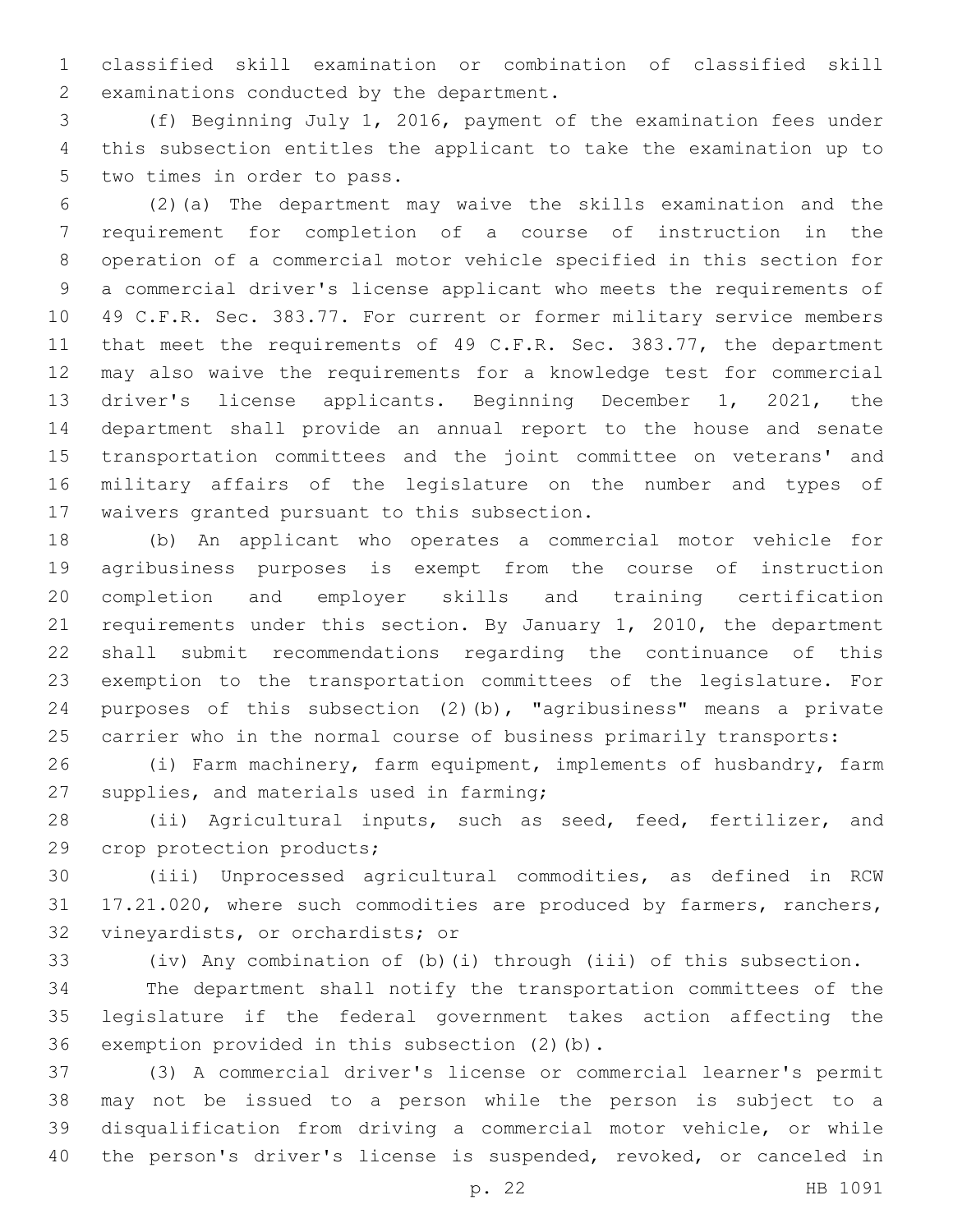any state, nor may a commercial driver's license be issued to a person who has a commercial driver's license issued by any other state unless the person first surrenders all such licenses, which must be returned to the issuing state for cancellation.

 (4) The fees under this section must be deposited into the highway safety fund unless prior to July 1, 2023, the actions described in (a) or (b) of this subsection occur, in which case the portion of the revenue that is the result of the fee increased in section 207, chapter 44, Laws of 2015 3rd sp. sess. must be distributed to the connecting Washington account created under RCW 11 46.68.395.

 (a) Any state agency files a notice of rule making under chapter 13 34.05 RCW, absent explicit legislative authorization enacted subsequent to July 1, 2015, for a rule regarding a fuel standard based upon or defined by the carbon intensity of fuel, including a 16 low carbon fuel standard or clean fuel standard.

17 (b) Any state agency otherwise enacts, adopts, orders, or in any way implements a fuel standard based upon or defined by the carbon intensity of fuel, including a low carbon fuel standard or clean fuel standard, without explicit legislative authorization enacted 21 subsequent to July 1, 2015.

 (c) Nothing in this subsection acknowledges, establishes, or creates legal authority for the department of ecology or any other state agency to enact, adopt, order, or in any way implement a fuel standard based upon or defined by the carbon intensity of fuel, including a low carbon fuel standard or clean fuel standard.

 **Sec. 18.** RCW 70A.15.3150 and 2020 c 20 s 1111 are each amended to read as follows:28

 (1) Any person who knowingly violates any of the provisions of 30 this chapter ((or)), chapter 70A.25 or 70A.--- (the new chapter created in section 22 of this act) RCW, RCW 70A.45.080, or any ordinance, resolution, or regulation in force pursuant thereto is guilty of a gross misdemeanor and upon conviction thereof shall be punished by a fine of not more than ten thousand dollars, or by imprisonment in the county jail for up to three hundred sixty-four 36 days, or by both for each separate violation.

 (2) Any person who negligently releases into the ambient air any substance listed by the department of ecology as a hazardous air pollutant, other than in compliance with the terms of an applicable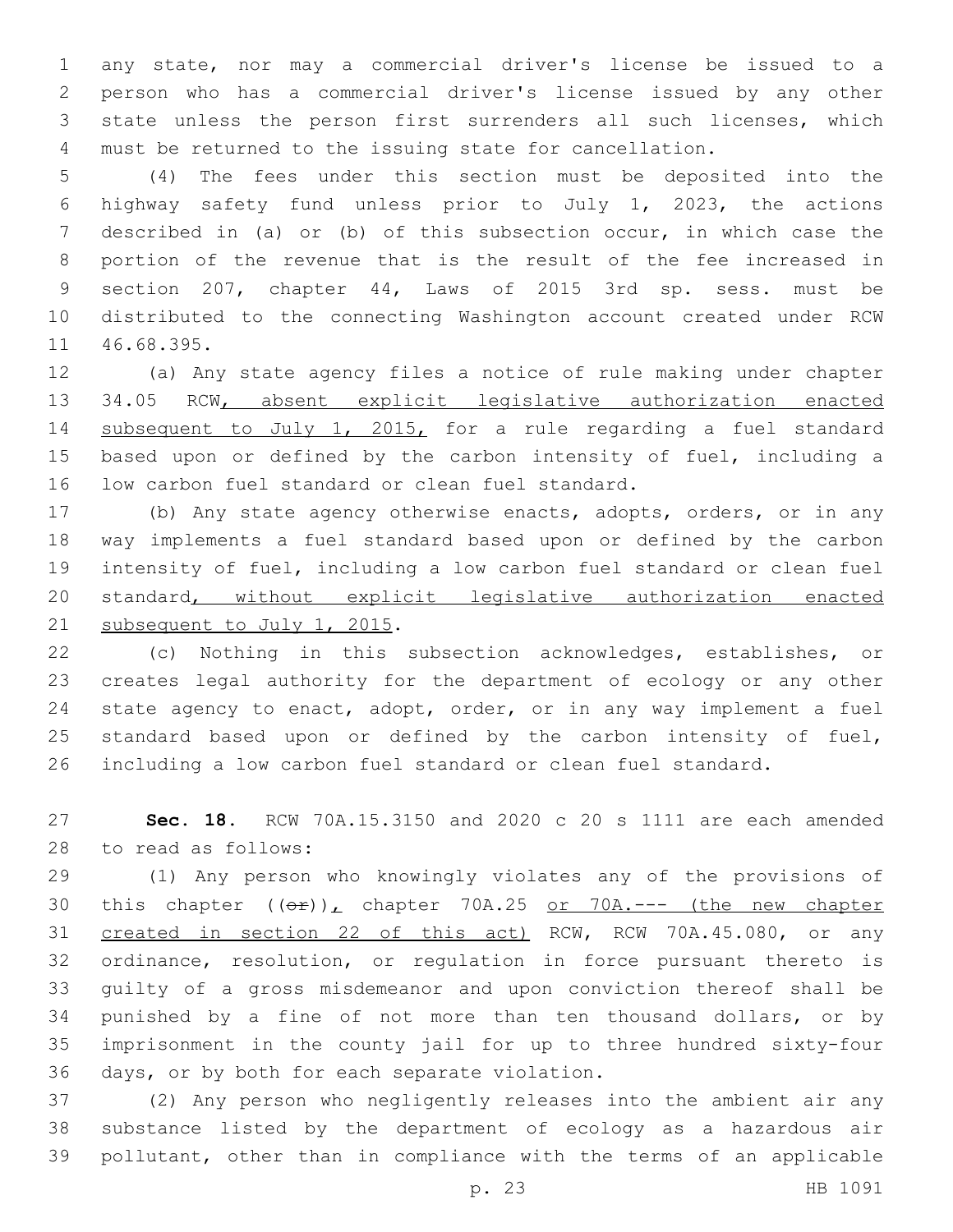permit or emission limit, and who at the time negligently places another person in imminent danger of death or substantial bodily harm is guilty of a gross misdemeanor and shall, upon conviction, be punished by a fine of not more than ten thousand dollars, or by imprisonment for up to three hundred sixty-four days, or both.

 (3) Any person who knowingly releases into the ambient air any substance listed by the department of ecology as a hazardous air pollutant, other than in compliance with the terms of an applicable permit or emission limit, and who knows at the time that he or she thereby places another person in imminent danger of death or substantial bodily harm, is guilty of a class C felony and shall, upon conviction, be punished by a fine of not less than fifty thousand dollars, or by imprisonment for not more than five years, or 14 both.

 (4) Any person who knowingly fails to disclose a potential conflict of interest under RCW 70A.15.2000 is guilty of a gross misdemeanor, and upon conviction thereof shall be punished by a fine 18 of not more than five thousand dollars.

 **Sec. 19.** RCW 70A.15.3160 and 2020 c 20 s 1112 are each amended 20 to read as follows:

 (1)(a) Except as provided in RCW 43.05.060 through 43.05.080 and 43.05.150, and in addition to or as an alternate to any other penalty provided by law, any person who violates any of the provisions of this chapter, chapter 70A.25 ((or))*,* 70A.450, or 70A.--- (the new 25 chapter created in section 22 of this act) RCW, RCW 70A.45.080, or any of the rules in force under such chapters or section may incur a civil penalty in an amount not to exceed ten thousand dollars per day for each violation. Each such violation shall be a separate and distinct offense, and in case of a continuing violation, each day's continuance shall be a separate and distinct violation.

 (b) Any person who fails to take action as specified by an order issued pursuant to this chapter shall be liable for a civil penalty of not more than ten thousand dollars for each day of continued 34 noncompliance.

 (2)(a) Penalties incurred but not paid shall accrue interest, beginning on the ninety-first day following the date that the penalty becomes due and payable, at the highest rate allowed by RCW 19.52.020 on the date that the penalty becomes due and payable. If violations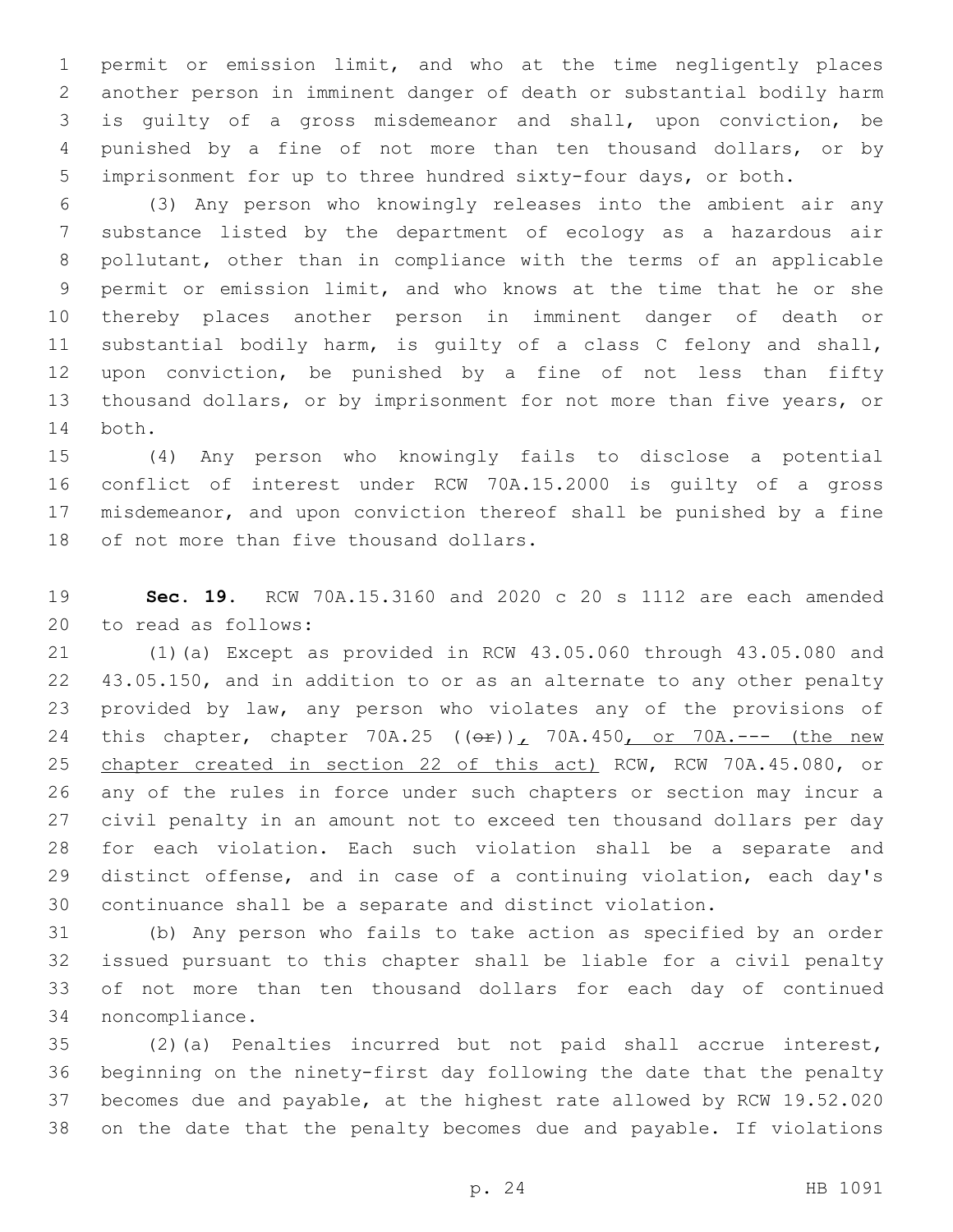or penalties are appealed, interest shall not begin to accrue until the thirty-first day following final resolution of the appeal.

 (b) The maximum penalty amounts established in this section may be increased annually to account for inflation as determined by the state office of the economic and revenue forecast council.

 (3) Each act of commission or omission which procures, aids or abets in the violation shall be considered a violation under the provisions of this section and subject to the same penalty. The penalties provided in this section shall be imposed pursuant to RCW 10 43.21B.300.

 (4) All penalties recovered under this section by the department shall be paid into the state treasury and credited to the air pollution control account established in RCW 70A.15.1010 or, if recovered by the authority, shall be paid into the treasury of the authority and credited to its funds. If a prior penalty for the same violation has been paid to a local authority, the penalty imposed by the department under subsection (1) of this section shall be reduced 18 by the amount of the payment.

 (5) To secure the penalty incurred under this section, the state or the authority shall have a lien on any vessel used or operated in violation of this chapter which shall be enforced as provided in RCW 60.36.050.22

 (6) Public or private entities that are recipients or potential recipients of department grants, whether for air quality related activities or not, may have such grants rescinded or withheld by the department for failure to comply with provisions of this chapter.

 (7) In addition to other penalties provided by this chapter, persons knowingly under-reporting emissions or other information used to set fees, or persons required to pay emission or permit fees who are more than ninety days late with such payments may be subject to a penalty equal to three times the amount of the original fee owed.

 (8) The department shall develop rules for excusing excess emissions from enforcement action if such excess emissions are unavoidable. The rules shall specify the criteria and procedures for the department and local air authorities to determine whether a period of excess emissions is excusable in accordance with the state 37 implementation plan.

 **Sec. 20.** RCW 19.112.110 and 2013 c 225 s 601 are each amended to 39 read as follows: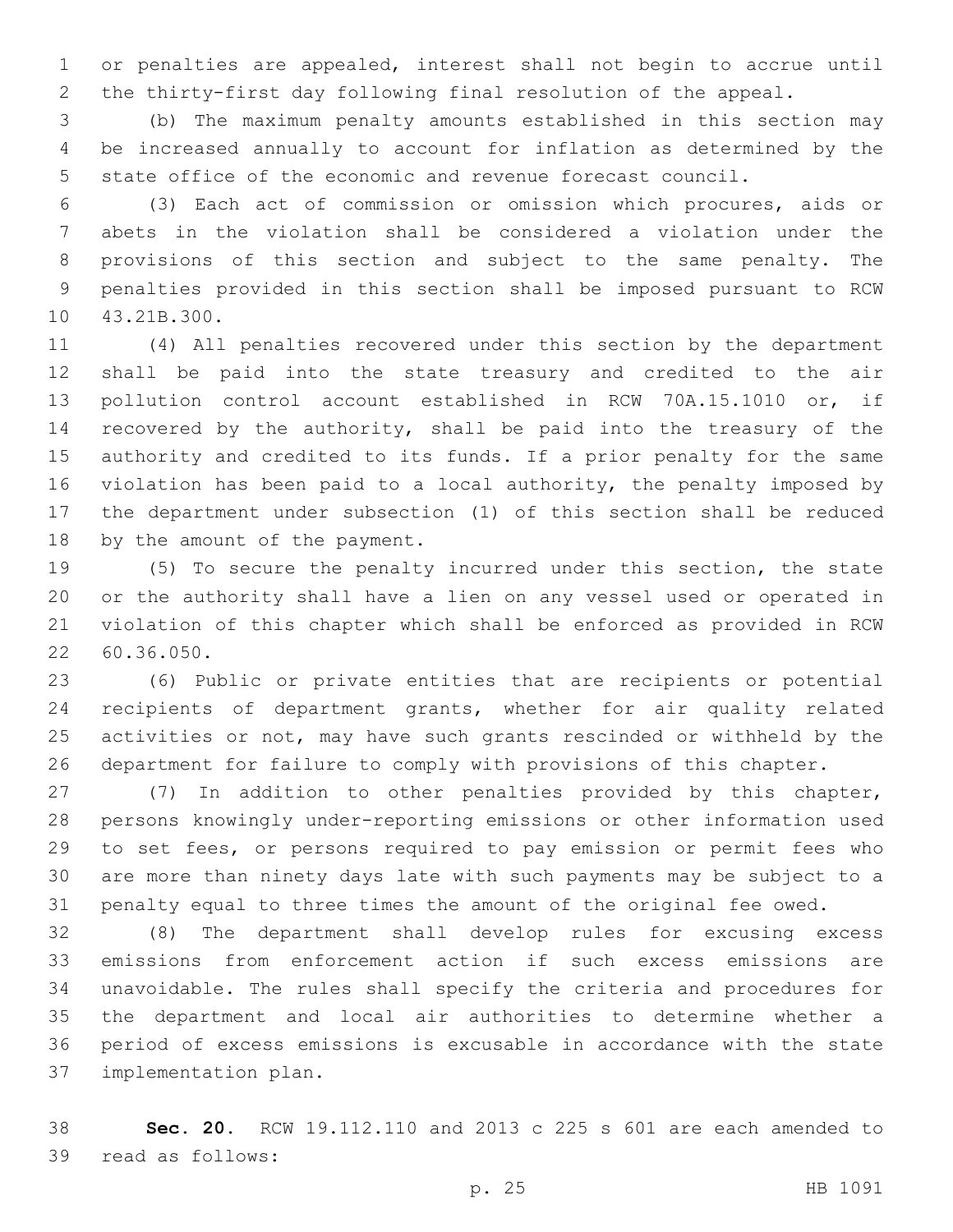(1) Special fuel licensees under chapter 82.38 RCW, as determined by the department of licensing, must provide evidence to the department of licensing that at least two percent of the total annual diesel fuel sold in Washington is biodiesel or renewable diesel fuel, following the earlier of: (a) November 30, 2008; or (b) when a determination is made by the director, published in the Washington State Register, that feedstock grown in Washington state can satisfy 8 a two-percent requirement.

 (2) Special fuel licensees under chapter 82.38 RCW, as determined by the department of licensing, must provide evidence to the department of licensing that at least five percent of total annual diesel fuel sold in Washington is biodiesel or renewable diesel fuel, when the director determines, and publishes this determination in the Washington State Register, that both in-state oil seed crushing capacity and feedstock grown in Washington state can satisfy a 16 three-percent requirement.

 (3) The requirements of subsections (1) and (2) of this section may take effect no sooner than one hundred eighty days after the determination has been published in the Washington State Register.

 (4) The director and the director of licensing must each adopt rules, in coordination with each other, for enforcing and carrying 22 out the purposes of this section.

 (5) To the extent that the requirements of this section conflict with the requirements of chapter 70A.--- (the new chapter created in section 22 of this act) RCW, the requirements of chapter 70A.--- (the new chapter created in section 22 of this act) RCW prevail.

 **Sec. 21.** RCW 19.112.120 and 2013 c 225 s 602 are each amended to read as follows:28

 (1) By December 1, 2008, motor vehicle fuel licensees under chapter 82.38 RCW, as determined by the department of licensing, must provide evidence to the department of licensing that at least two percent of total gasoline sold in Washington, measured on a quarterly 33 basis, is denatured ethanol.

 (2) If the director of ecology determines that ethanol content greater than two percent of the total gasoline sold in Washington will not jeopardize continued attainment of the federal clean air act's national ambient air quality standard for ozone pollution in Washington and the director of agriculture determines and publishes this determination in the Washington State Register that sufficient